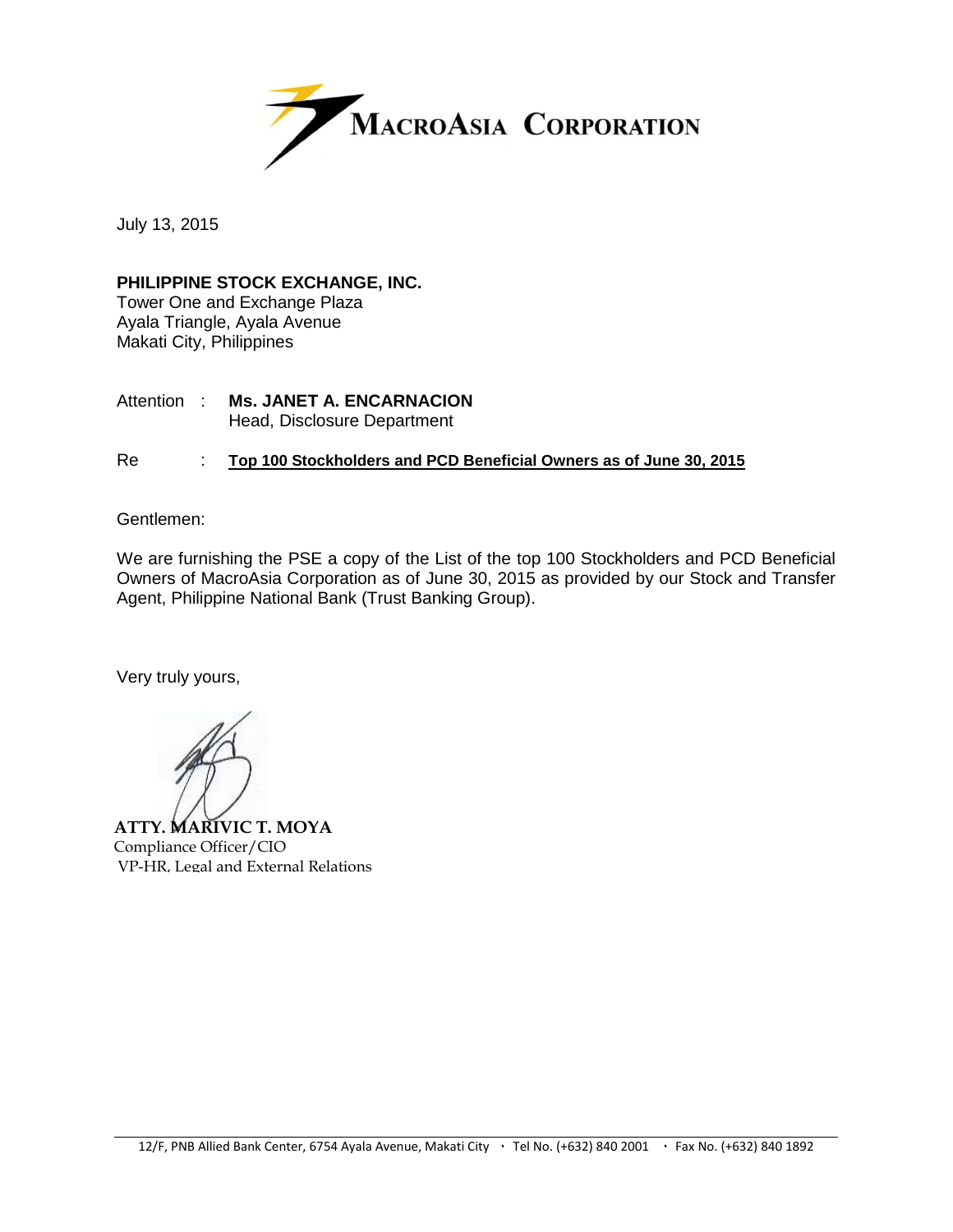

July 09, 2015

MACROASIA CORPORATION 12/F Allied Bank Center 6754 Ayala Avenue, Makati City

**ATTENTION** MR. AMADOR T. SENDIN  $\sigma$ CFO, VP Administration & Bus. Dev't.

Gentlemen:

We are forwarding herewith the List of Top 100 Stockholders of Macroasia Corporation as of June 30, 2015 for your reporting requirements.

Kindly acknowledge receipt.

Very truly yours,

EMYLYN P. AUDEMARD

**Assistant Manager 2**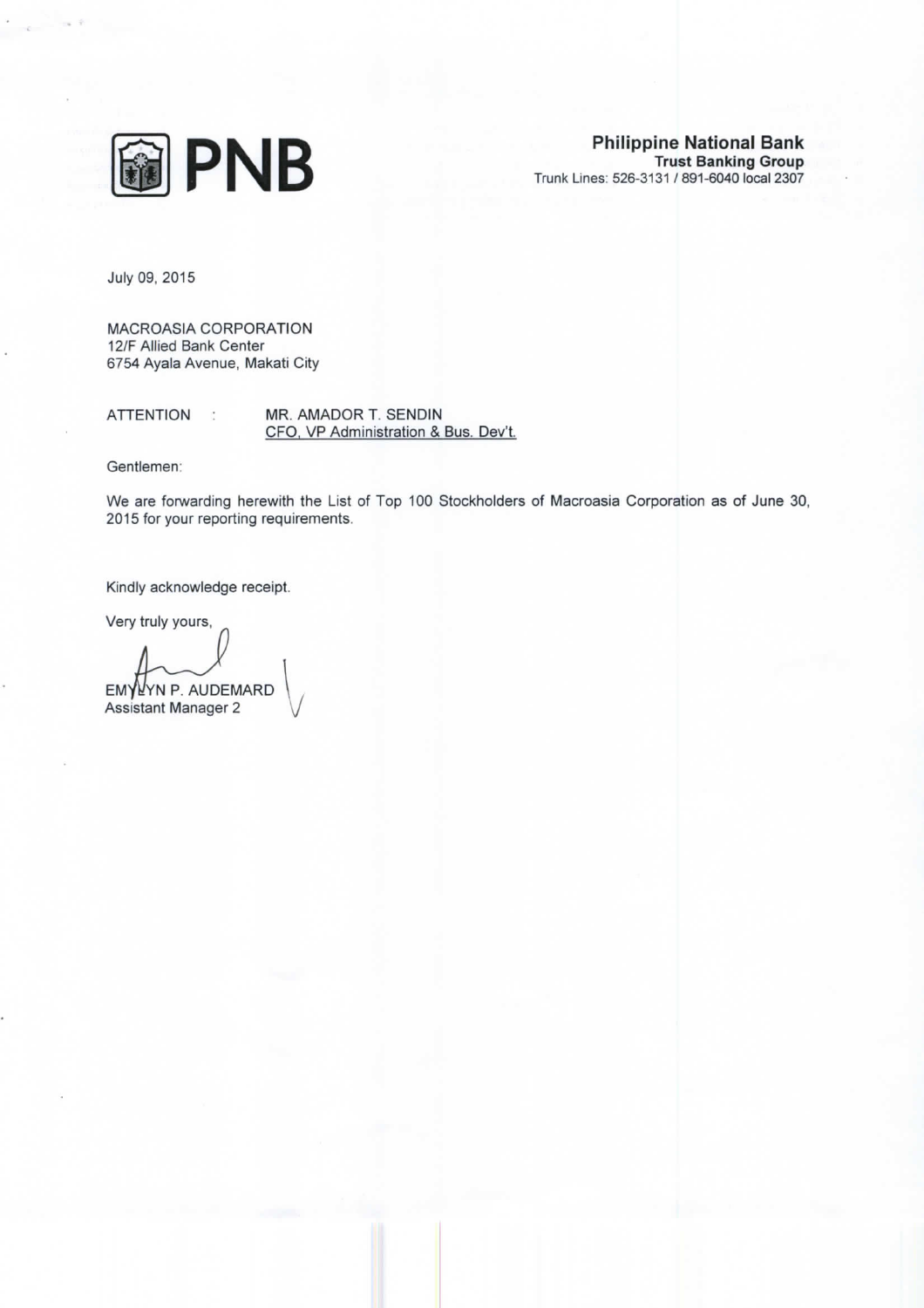### **MACROASIA CORPORATION** List of Top 100 Stockholders As of June 30, 2015

 $\ddot{\phantom{a}}$ 

 $\ddot{\phantom{a}}$ 

 $\ddot{\phantom{1}}$ 

| Rank | Name                                     | No. of Shares | Percentage    |
|------|------------------------------------------|---------------|---------------|
| 1    | PCD NOMINEE CORPORATION (FILIPINO)       | 203,723,561   | 16.2978848800 |
| 2    | <b>BAGUIO GOLD HOLDINGS CORPORATION</b>  | 88,000,000    | 7.0400000000  |
| 3    | CONWAY EQUITIES, INC.                    | 85,110,000    | 6.8088000000  |
| 4    | PCD NOMINEE CORPORATION (NON-FILIPINO)   | 83,826,007    | 6.7060805600  |
| 5    | SOLAR HOLDINGS CORPORATION               | 59,000,000    | 4.7200000000  |
| 6    | PAN ASIA SECURITIES CORP.                | 55,000,000    | 4.4000000000  |
| 7    | DRAGONSTAR MANAGEMENT CORP.              | 53,750,000    | 4.3000000000  |
| 8    | PROFOUND HOLDINGS, INC.                  | 47,500,000    | 3.8000000000  |
| 9    | <b>EXCELVENTURES, INC.</b>               | 47,405,000    | 3.7924000000  |
| 10   | <b>BIGEARTH EQUITIES CORPORATION</b>     | 46,500,000    | 3.7200000000  |
| 11   | SYCIP, WASHINGTON Z.                     | 37,545,250    | 3.0036200000  |
| 12   | PALOMINO VENTURES, INC.                  | 28,900,000    | 2.3120000000  |
| 13   | PRIMELINE REALTY, INC.                   | 25,000,000    | 2.0000000000  |
| 14   | ARTISAN MERCHANDISING CORP.              | 25,000,000    | 2.0000000000  |
| 15   | <b>GOLDEN PATH REALTY CORPORATION</b>    | 25,000,000    | 2.0000000000  |
| 16   | CLIPPER 8 REALTY & DEVELOPMENT CORP.     | 25,000,000    | 2.0000000000  |
| 17   | ABSOLUTE HOLDINGS & EQUITIES, INC.       | 25,000,000    | 2.0000000000  |
| 18   | <b>CARAVAN HOLDINGS CORPORATION</b>      | 25,000,000    | 2.0000000000  |
| 19   | <b>QUALITY HOLDINGS, INC.</b>            | 25,000,000    | 2.0000000000  |
| 20   | SUNWAY EQUITIES, INC.                    | 22,370,000    | 1.7896000000  |
| 21   | <b>INFINITY EQUITIES INCORPORATED</b>    | 22,000,000    | 1.7600000000  |
| 22   | BESTVIEW DEVELOPMENT CORP.               | 22,000,000    | 1.7600000000  |
| 23   | <b>BASIC OPTIONS, INC.</b>               | 22,000,000    | 1.7600000000  |
| 24   | WINSOR MERCHANDISING CORP.               | 22,000,000    | 1.7600000000  |
| 25   | PRIMA EQUITIES & INVESTMENTS CORP.       | 22,000,000    | 1.7600000000  |
| 26   | LEGACY HOLDINGS, INC.                    | 22,000,000    | 1.7600000000  |
| 27   | KINSTON REALTY & DEVELOPMENT CORPORATION | 22,000,000    | 1.7600000000  |
| 28   | <b>MACROASIA CORPORATION</b>             | 16,596,000    | 1.3276800000  |
| 29   | <b>WONDEROAD CORPORATION</b>             | 12,500,000    | 1.0000000000  |
| 30   | SYCIP, GEORGE EDWIN                      | 10,737,798    | 0.8590238400  |
| 31   | WS FAMILY FOUNDATION INC.                | 7,200,000     | 0.5760000000  |
| 32   | HARRTAN REALTY CORPORATION               | 2,500,000     | 0.2000000000  |
| 33   | CA/1001-064711                           | 2,000,000     | 0.1600000000  |
| 34   | LIOANAG, ARVIN                           | 1,250,000     | 0.1000000000  |
| 35   | JAY ALISON REALTY CORPORATION            | 1,250,000     | 0.1000000000  |
| 36   | BATILLER, JR., GREGORIO M.               | 1,000,000     | 0.0800000000  |
| 37   | ASIA LINK HOLDINGS PTE. LTD.             | 537,552       | 0.0430041600  |
| 38   | SY, HANS                                 | 500,000       | 0.0400000000  |
| 39   | ZULUETA, AGNES M.                        | 380,000       | 0.0304000000  |
| 40   | ANSELMO, TRINIDAD & CO., INC.            | 303,650       | 0.0242920000  |
|      |                                          |               |               |

 $\sim 10^{-1}$ 

 $\sim$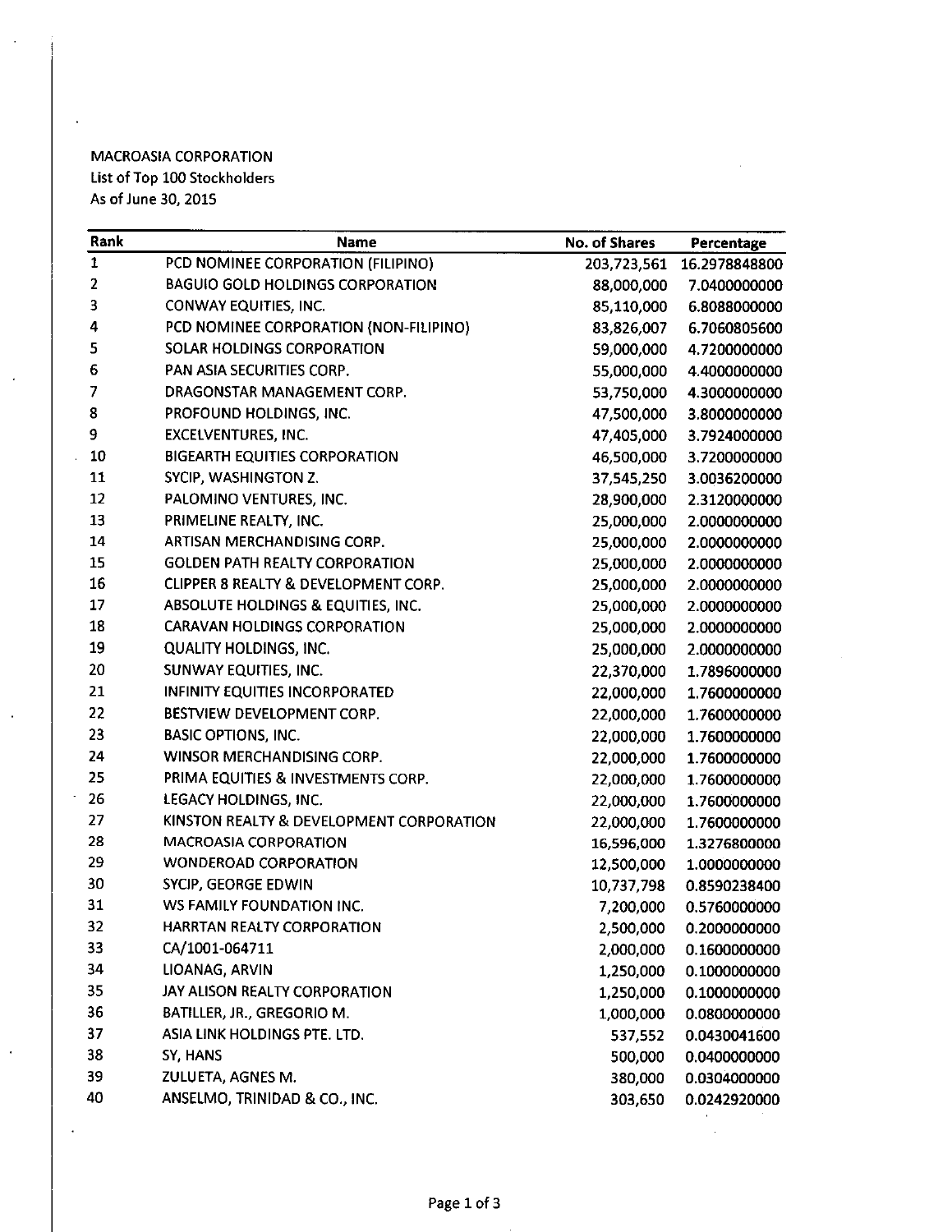| 41 | HERRERA III, FLORENTINO M.                  | 230,000 | 0.0184000000 |
|----|---------------------------------------------|---------|--------------|
| 42 | SIGUION-REYNA, LEONARDO T.                  | 200,000 | 0.0160000000 |
| 43 | YU, DONATA P.                               | 192,500 | 0.0154000000 |
| 44 | SY, LETICIA                                 | 182,500 | 0.0146000000 |
| 45 | MUNSAYAC, CELIA A.                          | 175,000 | 0.0140000000 |
| 46 | TIONG SIN AI, BENJAMIN                      | 150,000 | 0.0120000000 |
| 47 | YU, EMILIO C.                               | 150,000 | 0.0120000000 |
| 48 | <b>SY (SY050), LINO</b>                     | 137,000 | 0.0109600000 |
| 49 | TAN, JR., LUCIO K.                          | 125,000 | 0.0100000000 |
| 50 | TANENGLIAN, MARIANO C.                      | 125,000 | 0.0100000000 |
| 51 | SYCIP, GEORGE                               | 125,000 | 0.0100000000 |
| 52 | CHUA, JOSEPH T.                             | 125,000 | 0.0100000000 |
| 53 | BAUTISTA, JAIME J.                          | 125,000 | 0.0100000000 |
| 54 | <b>CHENG, ANTONIO B.</b>                    | 125,000 | 0.0100000000 |
| 55 | MOTORTRADE NATIONWIDE CORPORATION           | 125,000 | 0.0100000000 |
| 56 | SY, LINO                                    | 121,750 | 0.0097400000 |
| 57 | TAN, LOZANO A.                              | 115,000 | 0.0092000000 |
| 58 | ONG, DIONISIO                               | 111,600 | 0.0089280000 |
| 59 | DYHONGPO, CARLOS                            | 104,000 | 0.0083200000 |
| 60 | <b>FLORENTO, HECTOR</b>                     | 100,000 | 0.0080000000 |
| 61 | TAN, MICHAEL G.                             | 100,000 | 0.0080000000 |
| 62 | TAN, LUCIO C.                               | 100,000 | 0.0080000000 |
| 63 | TAN, CARMEN K.                              | 100,000 | 0.0080000000 |
| 64 | tiu, ben c.                                 | 100,000 | 0.0080000000 |
| 65 | TAN, HARRY C.                               | 100,000 | 0.0080000000 |
| 66 | ABOITIZ, JR., ENRIQUE M.                    | 100,000 | 0.0080000000 |
| 67 | LIM A/C ILIMJS01, JOSEPH                    | 100,000 | 0.0080000000 |
| 68 | EMERICK JEFFERSON SY GO AND/OR GIRLIE NG GO | 75,000  | 0.0060000000 |
| 69 | CHUA, ANNIE CHU                             | 70,000  | 0.0056000000 |
| 70 | JOSEPH CHUA & CO., INC.                     | 69,460  | 0.0055568000 |
| 71 | SEANGIO, VIRGINIA D.                        | 62,500  | 0.0050000000 |
| 72 | SY, LAURO C.                                | 62,500  | 0.0050000000 |
| 73 | YAO, BONIFACIO                              | 60,000  | 0.0048000000 |
| 74 | ALCANTARA, JOSE C.                          | 50,000  | 0.0040000000 |
| 75 | DY, ANGEL                                   | 50,000  | 0.0040000000 |
| 76 | DY (VSK-38), ANTONIO S.                     | 49,000  | 0.0039200000 |
| 77 | YING, LO LAN                                | 47,000  | 0.0037600000 |
| 78 | R. COYIUTO SECURITIES, INC.                 | 35,175  | 0.0028140000 |
| 79 | ONG SECURITIES CORPORATION                  | 34,685  | 0.0027748000 |
| 80 | TAN, GEORGE D.                              | 34,600  | 0.0027680000 |
| 81 | IMPERIAL, DE GUZMAN, ABALOS & CO., INC.     | 32,050  | 0.0025640000 |
| 82 | I. ACKERMAN & CO., INC.                     | 30,180  | 0.0024144000 |
| 83 | SIY, BENJAMIN CU                            | 30,000  | 0.0024000000 |
| 84 | G.D. TAN & CO., INC.                        | 29,360  | 0.0023488000 |
| 85 | TE, DENNIS ANG                              | 27,500  | 0.0022000000 |
|    |                                             |         |              |

 $\ddot{\phantom{a}}$ 

l,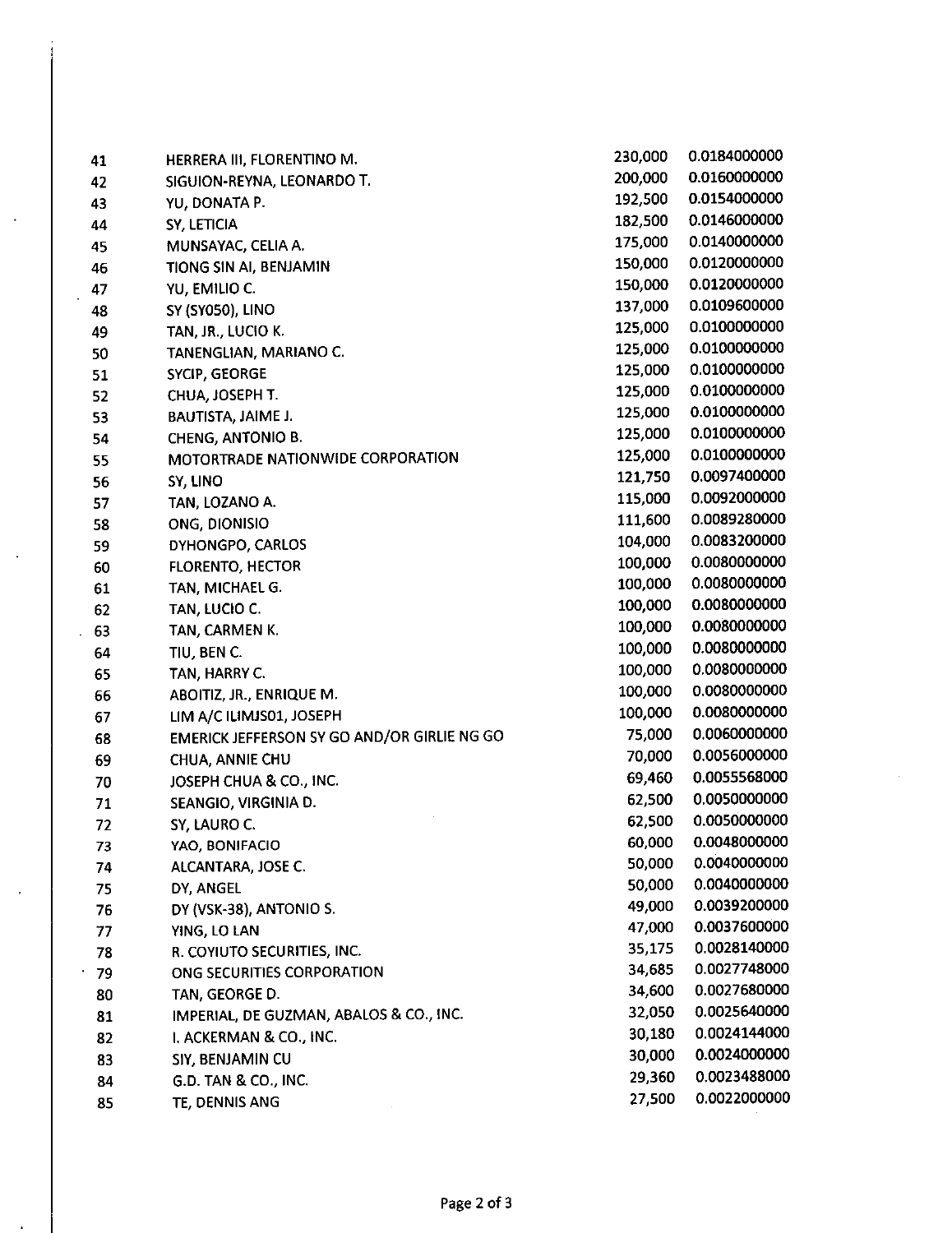|     | <b>TOTAL</b>                          | 1,249,081,707 | 99.9265365600 |
|-----|---------------------------------------|---------------|---------------|
| 100 | ASUNCION A/C IASUKE01, KENNETH C.     | 15,000        | 0.0012000000  |
| 99  | PAN ASIA SECURITIES CORP.             | 16,000        | 0.0012800000  |
| 98  | ANSALDO, GODINEZ & CO., INC.          | 16,580        | 0.0013264000  |
| 97  | WEE AH KEE                            | 17,404        | 0.0013923200  |
| 96  | CO, NELIA                             | 18,000        | 0.0014400000  |
| 95  | <b>CHING, NENITA</b>                  | 18,000        | 0.0014400000  |
| 94  | SECURITIES SPECIALIST, INC.           | 19,720        | 0.0015776000  |
| 93  | <b>BA SECURITIES, INC.</b>            | 20,000        | 0.0016000000  |
| 92  | HO, LILY S.                           | 20,000        | 0.0016000000  |
| 91  | MARIANO YU & CO., INC.                | 21,385        | 0.0017108000  |
| 90  | <b>GO. ZENAID YAP</b>                 | 22,500        | 0.0018000000  |
| 89  | <b>EBC SECURITIES CORPORATION</b>     | 23,750        | 0.0019000000  |
| 88  | E. SANTAMARIA & CO., INC.             | 24,940        | 0.0019952000  |
| 87  | DEFENSOR A/C IDEFMA01, MA. THERESA T. | 25,000        | 0.0020000000  |
| 86  | TEE LING KIAT &/OR LEE LIN HO ÿ       | 25,250        | 0.0020200000  |

 $\int$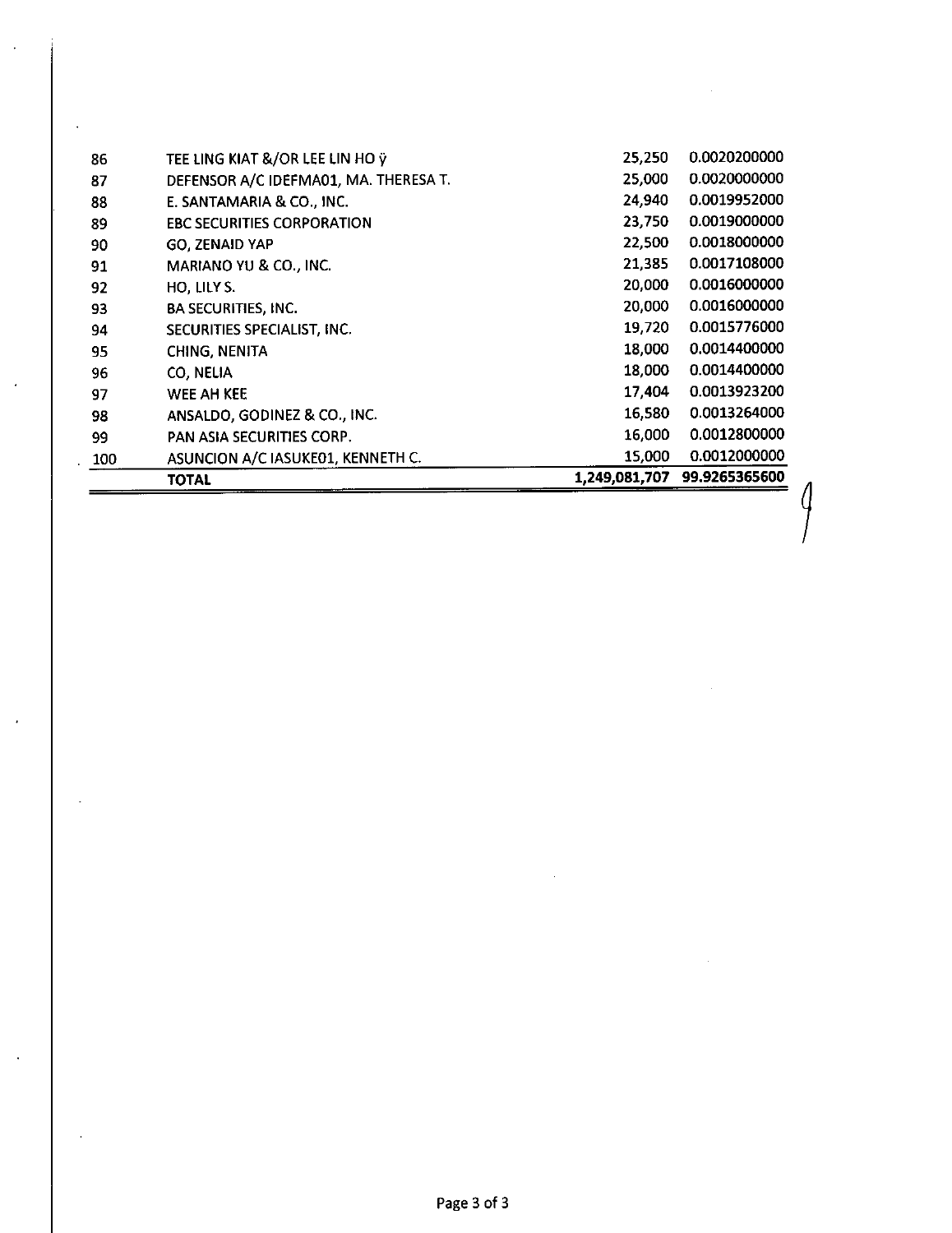**RBKPS006** 

# Philippine Depository & Trust Corp.

**PCDUSER1** 

Philippine Depository & Trust Corp.

**E PDTC** 

## **OUTSTANDING BALANCES FOR A SPECIFIC COMPANY**

Company Code - MAC000000000 & Company Name - MACROASIA CORP.

**Business Date**  $06/30/2015$ 

| <b>BPID</b><br><b>ACCOUNT NO. ADDRESS</b> | <b>BP NAME</b>                                                                                                                                          | <b>ACCOUNT TYPE</b><br><b>TELEPHONE NUMBER</b>  | <b>ID TYPE</b><br><b>ID NUMBER</b>              | <b>INVESTOR TYPE</b><br><b>COUNTRY</b> | <b>HOLDINGS</b><br><b>TAXCODE</b> |
|-------------------------------------------|---------------------------------------------------------------------------------------------------------------------------------------------------------|-------------------------------------------------|-------------------------------------------------|----------------------------------------|-----------------------------------|
| 10100000000<br>5                          | A & A SECURITIES, INC.<br>Rm. 1906 Ayala Ave. Condominium 6776 Ayala Ave. 810-54-01<br>Makati City<br>Metropolitan Manila<br>1200                       | <b>Omnibus Without Client</b>                   | <b>Tax Identification Number</b><br>2           | Domestic<br><b>PHILIPPINES</b>         | 337,500.00<br><b>PH10</b>         |
| 10200000000<br>5                          | ABACUS SECURITIES CORPORATION<br>Unit 2904-A East Tower, PSE Centre Exchange Road. 634-2105<br>Ortigas Center Pasig City<br>Metropolitan Manila<br>1600 | <b>Omnibus Without Client</b>                   | Tax Identification Number<br>001-006-900        | Domestic<br><b>PHILIPPINES</b>         | 4,489,749.00<br><b>PH10</b>       |
| 10200000000                               | ABACUS SECURITIES CORPORATION<br>Unit 2904-A East Tower, PSE Centre Exchange Road 634-2105<br>Ortigas Center Pasig City<br>Metropolitan Manila<br>1600  | Own                                             | <b>Tax Identification Number</b><br>001-006-900 | Domestic<br><b>PHILIPPINES</b>         | 1,621,832.00<br><b>NWT</b>        |
| 10300000000                               | ACCORD CAPITAL EQUITIES CORPORATION<br>Unit 1101 Orient Square Building Emerald Avenue<br>Ortigas Center, Pasig City<br>Metropolitan Manila<br>1600     | <b>Omnibus Without Client</b><br>687-5071 to 74 | <b>Tax Identification Number</b><br>213-831-103 | Foreign<br><b>PHILIPPINES</b>          | 715,116.00<br>FMX1                |
| 10300000000<br>5                          | ACCORD CAPITAL EQUITIES CORPORATION<br>Unit 1101 Orient Square Building Emerald Avenue<br>Ortigas Center, Pasig City<br>Metropolitan Manila<br>1600     | <b>Omnibus Without Client</b><br>687-5071 to 74 | Tax Identification Number<br>213-831-103        | Domestic<br><b>PHILIPPINES</b>         | 1,018,274.00<br><b>PH10</b>       |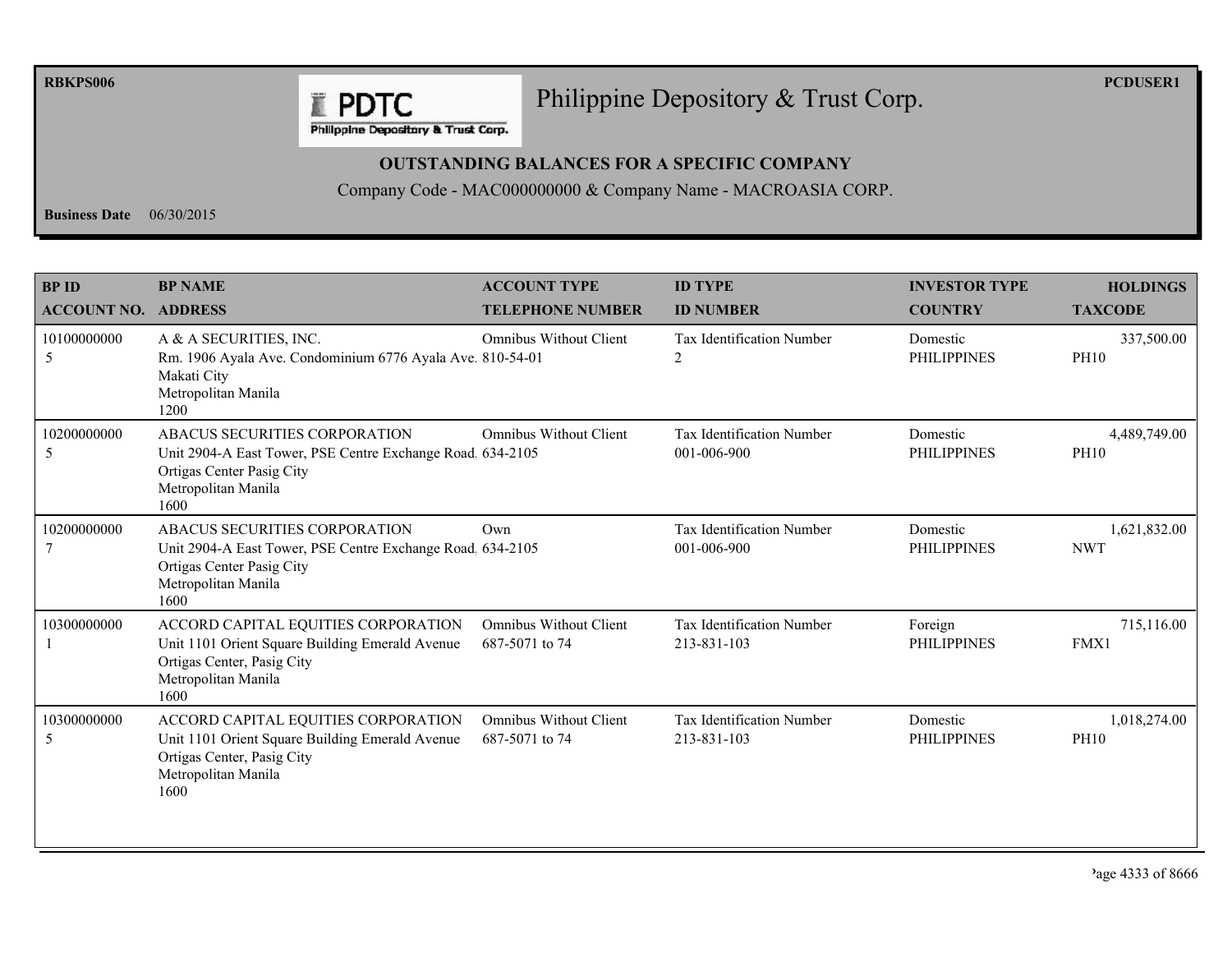| <b>BPID</b>                | <b>BP NAME</b>                                                                                                                                                                      | <b>ACCOUNT TYPE</b>                       | <b>ID TYPE</b>                               | <b>INVESTOR TYPE</b>           | <b>HOLDINGS</b>             |
|----------------------------|-------------------------------------------------------------------------------------------------------------------------------------------------------------------------------------|-------------------------------------------|----------------------------------------------|--------------------------------|-----------------------------|
| <b>ACCOUNT NO. ADDRESS</b> |                                                                                                                                                                                     | <b>TELEPHONE NUMBER</b>                   | <b>ID NUMBER</b>                             | <b>COUNTRY</b>                 | <b>TAXCODE</b>              |
| 10400000000<br>5           | A. T. DE CASTRO SECURITIES CORP.<br>Suite 701, 7/F Ayala Tower I, Exchange Plaza, Ayala 848-7160 to 65<br>Triangle, Ayala Ave., Makati City<br>Metropolitan Manila<br>1226          | <b>Omnibus Without Client</b>             | Tax Identification Number<br>000-151-360-000 | Domestic<br><b>PHILIPPINES</b> | 3,000.00<br><b>PH10</b>     |
| 10600000000<br>5           | ALPHA SECURITIES CORP.<br>UNIT 3003, ONE CORPORATE CENTRE, 30TH<br>FLOOR, JULIA VARGAS STREET, COR MERALC<br>AVENUE STREET, ORTIGAS CENTER, PASIG CI<br>Metropolitan Manila<br>1200 | <b>Omnibus Without Client</b><br>6546806  | Tax Identification Number<br>000-155-035-000 | Domestic<br><b>PHILIPPINES</b> | 280,000.00<br><b>PH10</b>   |
| 10900000000<br>6           | <b>BA SECURITIES, INC.</b><br>Rm 401-403 CLMC Bldg, 256-259 EDSA Greenhills 727-5374<br>Mandaluyong City<br>Metropolitan Manila<br>1550                                             | Settlement                                | Tax Identification Number<br>10              | Domestic<br><b>PHILIPPINES</b> | 1,735.00<br><b>NWT</b>      |
| 10900000000<br>14          | <b>BA SECURITIES, INC.</b><br>Rm 401-403 CLMC Bldg, 256-259 EDSA Greenhills 727-5374<br>Mandaluyong City<br>Metropolitan Manila<br>1550                                             | Settlement                                | Tax Identification Number<br>10              | Domestic<br><b>PHILIPPINES</b> | 45,136.00<br><b>PH10</b>    |
| 11000000000<br>5           | ANGPING & ASSOCIATES SECURITIES, INC.<br>Suites 2002/2004, The Peak, 107 Alfaro St., Salcedo<br>Village, Makati City<br>Metropolitan Manila<br>1227                                 | <b>Omnibus Without Client</b><br>8482915  | Tax Identification Number<br>005-037-731-000 | Domestic<br><b>PHILIPPINES</b> | 1,472,000.00<br><b>PH10</b> |
| 11100000000<br>5           | ANSALDO, GODINEZ & CO., INC.<br>340 Nueva St., Binondo Manila<br>Metropolitan Manila<br>1006                                                                                        | <b>Omnibus Without Client</b><br>242-5127 | Tax Identification Number<br>007-571-837-000 | Domestic<br><b>PHILIPPINES</b> | 258,450.00<br><b>PH10</b>   |
| 11200000000<br>6           | AB CAPITAL SECURITIES, INC.<br>8/F Phinma Plaza 39 Plaza Drive, Rockwell Center<br>Makati City<br>Metropolitan Manila<br>1200                                                       | Settlement<br>814-5601                    | Tax Identification Number<br>13              | Domestic<br><b>PHILIPPINES</b> | 1,527,610.00<br><b>NWT</b>  |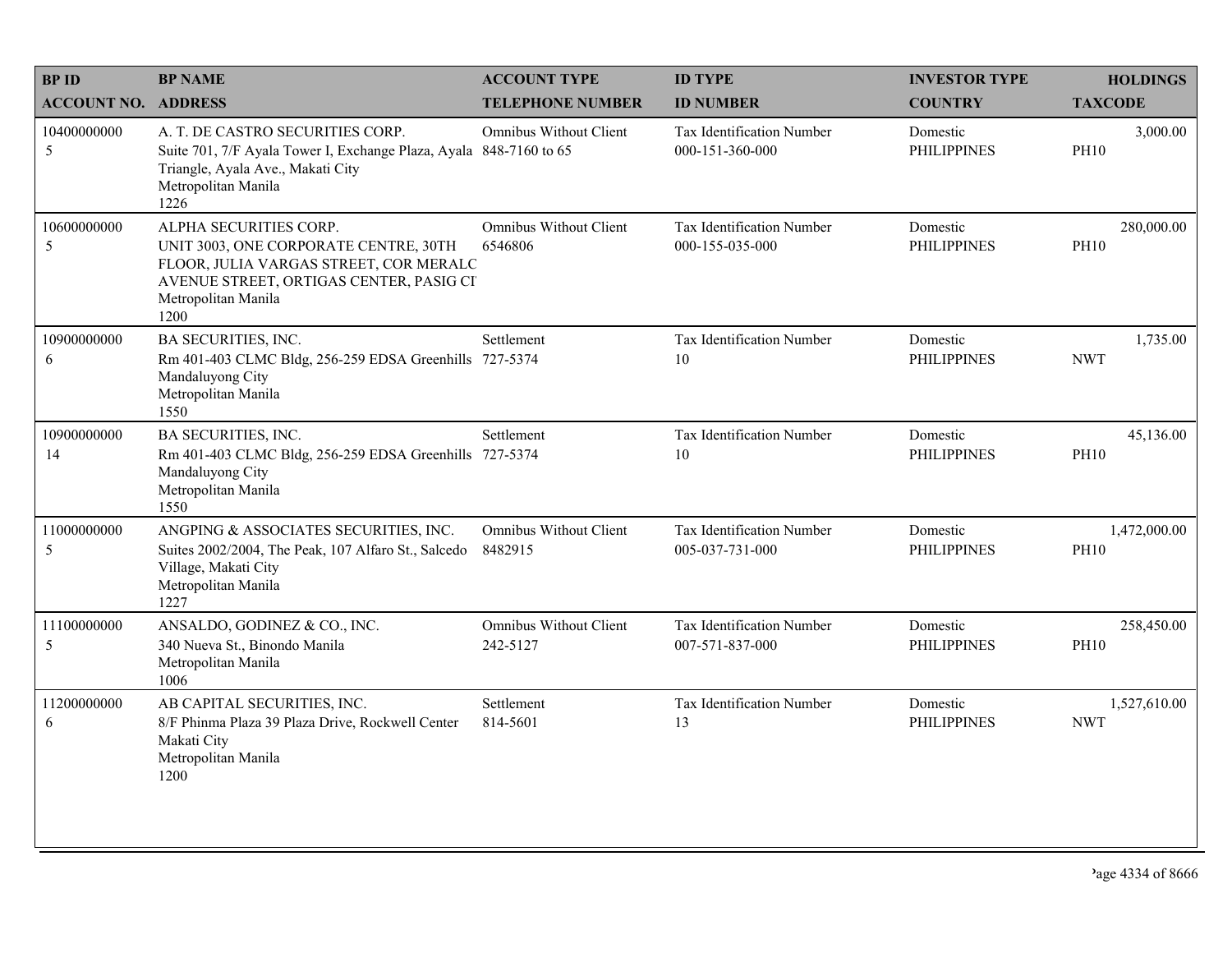| <b>BPID</b>                   | <b>BP NAME</b>                                                                                                                                     | <b>ACCOUNT TYPE</b>                            | <b>ID TYPE</b>                               | <b>INVESTOR TYPE</b>           | <b>HOLDINGS</b>              |
|-------------------------------|----------------------------------------------------------------------------------------------------------------------------------------------------|------------------------------------------------|----------------------------------------------|--------------------------------|------------------------------|
| <b>ACCOUNT NO. ADDRESS</b>    |                                                                                                                                                    | <b>TELEPHONE NUMBER</b>                        | <b>ID NUMBER</b>                             | <b>COUNTRY</b>                 | <b>TAXCODE</b>               |
| 11200000000<br>14             | AB CAPITAL SECURITIES, INC.<br>8/F Phinma Plaza 39 Plaza Drive, Rockwell Center<br>Makati City<br>Metropolitan Manila<br>1200                      | Settlement<br>814-5601                         | <b>Tax Identification Number</b><br>13       | Domestic<br><b>PHILIPPINES</b> | 100,750.00<br><b>PH10</b>    |
| 1120000FTXN<br>$\overline{1}$ | AB CAPITAL SECURITIES, INC.<br>8/F Phinma Plaza 39 Plaza Drive, Rockwell Center<br>Makati City<br>Metropolitan Manila                              | Client<br>898-7555                             | Certificate Of Incorporation<br>$13 \times$  | Foreign<br><b>PHILIPPINES</b>  | 250,000.00<br><b>FTXN</b>    |
| 11500000000<br>-1             | SB EQUITIES, INC.<br>18/F, Security Bank Centre 6776 Ayala Avenue,<br>Makati City<br>Metropolitan Manila<br>1226                                   | <b>Omnibus Without Client</b><br>8911037       | Tax Identification Number<br>000-152-830-000 | Foreign<br><b>PHILIPPINES</b>  | 162,000.00<br>FMX1           |
| 11500000000<br>5              | SB EQUITIES, INC.<br>18/F, Security Bank Centre 6776 Ayala Avenue,<br>Makati City<br>Metropolitan Manila<br>1226                                   | <b>Omnibus Without Client</b><br>8911037       | Tax Identification Number<br>000-152-830-000 | Domestic<br><b>PHILIPPINES</b> | 11,659,500.00<br><b>PH10</b> |
| 11800000000<br>5              | ASIASEC EQUITIES, INC.<br>8/F Chatham House<br>116 Valero cor. V.A. Rufino Sts<br>Salcedo Village, Makati City 1227<br>Metropolitan Manila<br>1227 | <b>Omnibus Without Client</b><br>8937981       | Tax Identification Number<br>000-154-961-000 | Domestic<br><b>PHILIPPINES</b> | 190,850.00<br><b>PH10</b>    |
| 11900000000<br>5              | ASTRA SECURITIES CORPORATION<br>Units 1204-1205 Ayala Tower One Ayala Ave. cor.<br>Paseo de Roxas Makati City<br>Metropolitan Manila<br>1200       | <b>Omnibus Without Client</b><br>848-6421/27   | Tax Identification Number<br>000-107-717-000 | Domestic<br><b>PHILIPPINES</b> | 933,750.00<br><b>PH10</b>    |
| 12200000000<br>-1             | BELSON SECURITIES, INC.<br>4th Floor Belson House 271 Edsa, Mandaluyong City 724-7586loc21<br>Metropolitan Manila<br>1554                          | <b>Omnibus Without Client</b>                  | Tax Identification Number<br>000-154-219-000 | Foreign<br><b>PHILIPPINES</b>  | 137,000.00<br>FMX1           |
| 12200000000<br>5              | BELSON SECURITIES, INC.<br>4th Floor Belson House 271 Edsa, Mandaluyong City<br>Metropolitan Manila<br>1554                                        | <b>Omnibus Without Client</b><br>724-7586loc21 | Tax Identification Number<br>000-154-219-000 | Domestic<br><b>PHILIPPINES</b> | 1,083,562.00<br><b>PH10</b>  |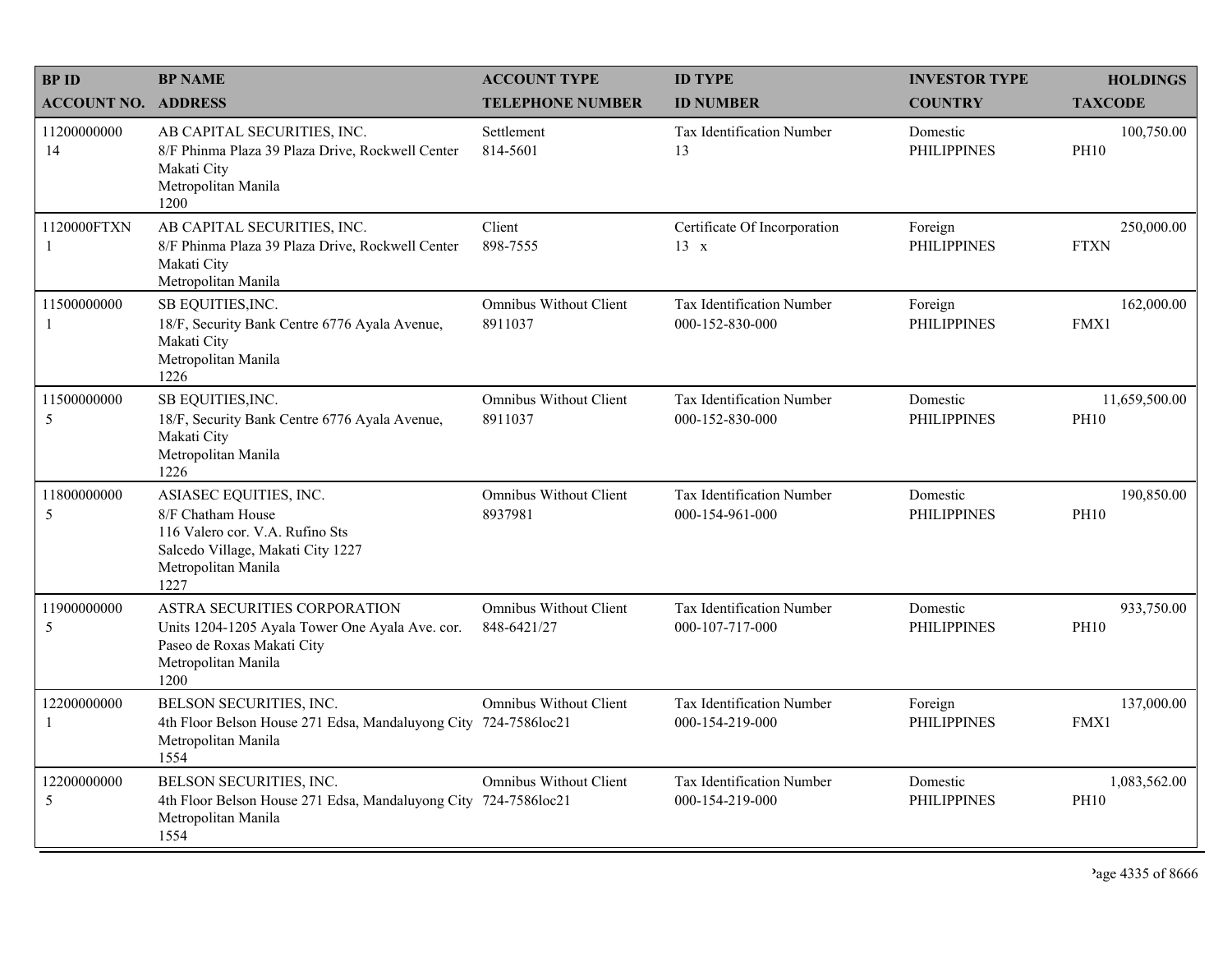| <b>BPID</b>                   | <b>BP NAME</b>                                                                                                                             | <b>ACCOUNT TYPE</b>                       | <b>ID TYPE</b>                               | <b>INVESTOR TYPE</b>           | <b>HOLDINGS</b>              |
|-------------------------------|--------------------------------------------------------------------------------------------------------------------------------------------|-------------------------------------------|----------------------------------------------|--------------------------------|------------------------------|
| <b>ACCOUNT NO. ADDRESS</b>    |                                                                                                                                            | <b>TELEPHONE NUMBER</b>                   | <b>ID NUMBER</b>                             | <b>COUNTRY</b>                 | <b>TAXCODE</b>               |
| 12200000000<br>18             | BELSON SECURITIES, INC.<br>4th Floor Belson House 271 Edsa, Mandaluyong City<br>Metropolitan Manila<br>1554                                | Settlement<br>724-7586loc21               | Tax Identification Number<br>000-154-219-000 | Foreign<br><b>PHILIPPINES</b>  | 25,474,641.00<br><b>RA10</b> |
| 12300000000<br>5              | BENJAMIN CO CA & CO., INC.<br>Rm. 301 Downtown Ctr Bldg., 516 Quintin Paredes St 6345186<br>Binondo, Manila<br>Metropolitan Manila<br>1006 | Omnibus Without Client                    | Tax Identification Number<br>000-330-322-000 | Domestic<br><b>PHILIPPINES</b> | 25,000.00<br><b>PH10</b>     |
| 12300000000<br>$\overline{7}$ | BENJAMIN CO CA & CO., INC.<br>Rm. 301 Downtown Ctr Bldg., 516 Quintin Paredes St 6345186<br>Binondo, Manila<br>Metropolitan Manila<br>1006 | Own                                       | Tax Identification Number<br>000-330-322-000 | Domestic<br><b>PHILIPPINES</b> | 500.00<br><b>NWT</b>         |
| 12400000000<br>$\mathbf{1}$   | B. H. CHUA SECURITIES CORPORATION<br>872 G. Araneta Avenue, Quezon City<br>Metropolitan Manila<br>1135                                     | <b>Omnibus Without Client</b><br>412-3444 | Tax Identification Number<br>000-401-773     | Foreign<br><b>PHILIPPINES</b>  | 1,000.00<br>FMX1             |
| 12400000000<br>$\sqrt{5}$     | B. H. CHUA SECURITIES CORPORATION<br>872 G. Araneta Avenue, Quezon City<br>Metropolitan Manila<br>1135                                     | <b>Omnibus Without Client</b><br>412-3444 | Tax Identification Number<br>000-401-773     | Domestic<br><b>PHILIPPINES</b> | 153,300.00<br><b>PH10</b>    |
| 12500000000<br>$\mathbf{1}$   | <b>JAKA SECURITIES CORP.</b><br>Unit 814, Ayala Tower I Ayala Ave., Makati City<br>Metropolitan Manila<br>1226                             | <b>Omnibus Without Client</b><br>8487123  | Tax Identification Number<br>004-500-728-000 | Foreign<br><b>PHILIPPINES</b>  | 132,000.00<br>FMX1           |
| 12500000000<br>5              | JAKA SECURITIES CORP.<br>Unit 814, Ayala Tower I Ayala Ave., Makati City<br>Metropolitan Manila<br>1226                                    | <b>Omnibus Without Client</b><br>8487123  | Tax Identification Number<br>004-500-728-000 | Domestic<br><b>PHILIPPINES</b> | 1,165,000.00<br><b>PH10</b>  |
| 12500000000<br>6              | <b>JAKA SECURITIES CORP.</b><br>Unit 814, Ayala Tower I Ayala Ave., Makati City<br>Metropolitan Manila<br>1226                             | Settlement<br>8487123                     | Tax Identification Number<br>004-500-728-000 | Domestic<br><b>PHILIPPINES</b> | 68,000.00<br><b>NWT</b>      |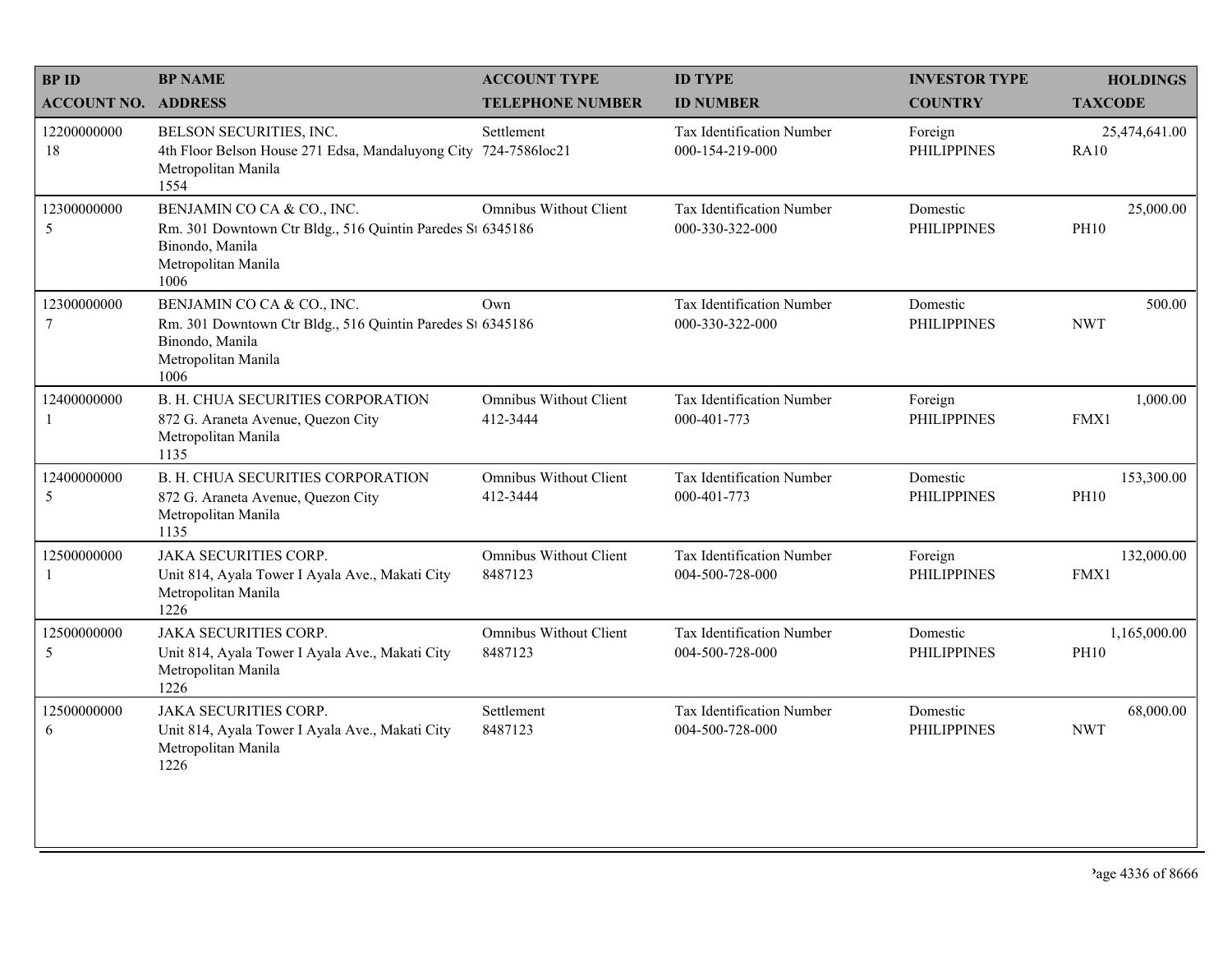| <b>BPID</b>                   | <b>BP NAME</b>                                                                                                                                             | <b>ACCOUNT TYPE</b>                       | <b>ID TYPE</b>                                      | <b>INVESTOR TYPE</b>           | <b>HOLDINGS</b>              |
|-------------------------------|------------------------------------------------------------------------------------------------------------------------------------------------------------|-------------------------------------------|-----------------------------------------------------|--------------------------------|------------------------------|
| <b>ACCOUNT NO. ADDRESS</b>    |                                                                                                                                                            | <b>TELEPHONE NUMBER</b>                   | <b>ID NUMBER</b>                                    | <b>COUNTRY</b>                 | <b>TAXCODE</b>               |
| 12600000000<br>5              | BPI SECURITIES CORPORATION<br>8/F BPI Head Office Bldg., Ayala Ave., cor. Paseo de<br>Roxas Makati City<br>Metropolitan Manila<br>1226                     | Omnibus Without Client<br>8196535         | <b>Tax Identification Number</b><br>000-109-309-000 | Domestic<br><b>PHILIPPINES</b> | 7,020,990.00<br><b>PH10</b>  |
| 12800000000<br>5              | CAMPOS, LANUZA & COMPANY, INC.<br>Unit 2003B East Tower, PSE Center Exchange Road, 634-6881/87<br>Ortigas Center Pasig City<br>Metropolitan Manila<br>1605 | Omnibus Without Client                    | Tax Identification Number<br>000-155-524-000        | Domestic<br><b>PHILIPPINES</b> | 1,300.00<br><b>PH10</b>      |
| 12900000000<br>5              | SINCERE SECURITIES CORPORATION<br>1203-A East Tower, PSE Centre, Exchange Road,<br>Ortigas Center, Pasig City<br>Metropolitan Manila<br>$\theta$           | <b>Omnibus Without Client</b><br>638-3549 | <b>Tax Identification Number</b><br>000-338-426-000 | Domestic<br><b>PHILIPPINES</b> | 13,000.00<br><b>PH10</b>     |
| 13100000000<br>5              | PCIB SECURITIES, INC.<br>8/F PCIB Tower 2, Dela Costa St., Makati City<br>Metropolitan Manila<br>1002                                                      | Omnibus Without Client<br>8912028         | Tax Identification Number<br>30                     | Domestic<br><b>PHILIPPINES</b> | 886,000.00<br><b>PH10</b>    |
| 13300000000<br>5              | CITISECURITIES, INC.<br>Rm. 2701-B Tektite Tower Center Exchange Rd, Pasi; 635-5735<br>City<br>Metropolitan Manila<br>1600                                 | <b>Omnibus Without Client</b>             | Tax Identification Number<br>000-322-268-000        | Domestic<br><b>PHILIPPINES</b> | 1,098,000.00<br><b>PH10</b>  |
| 13300000000<br>$\overline{7}$ | CITISECURITIES, INC.<br>Rm. 2701-B Tektite Tower Center Exchange Rd, Pasi; 635-5735<br>City<br>Metropolitan Manila<br>1600                                 | Own                                       | <b>Tax Identification Number</b><br>000-322-268-000 | Domestic<br><b>PHILIPPINES</b> | 500.00<br><b>NWT</b>         |
| 13600000000<br>5              | TRITON SECURITIES CORP.<br>26/F LKG Tower, 6801 Ayala Avenue Makati City<br>Metropolitan Manila<br>$\theta$                                                | <b>Omnibus Without Client</b><br>5238311  | Tax Identification Number<br>003-741-374-000        | Domestic<br><b>PHILIPPINES</b> | 25,314,000.00<br><b>PH10</b> |
| 14000000000<br>5              | IGC SECURITIES INC.<br>Suite 1006, Tower I & Exchange Plaza Ayala Triangle 816-39-86<br>Ayala Avenue Makati City<br>Metropolitan Manila<br>1200            | <b>Omnibus Without Client</b>             | Tax Identification Number<br>38                     | Domestic<br><b>PHILIPPINES</b> | 140,000.00<br><b>PH10</b>    |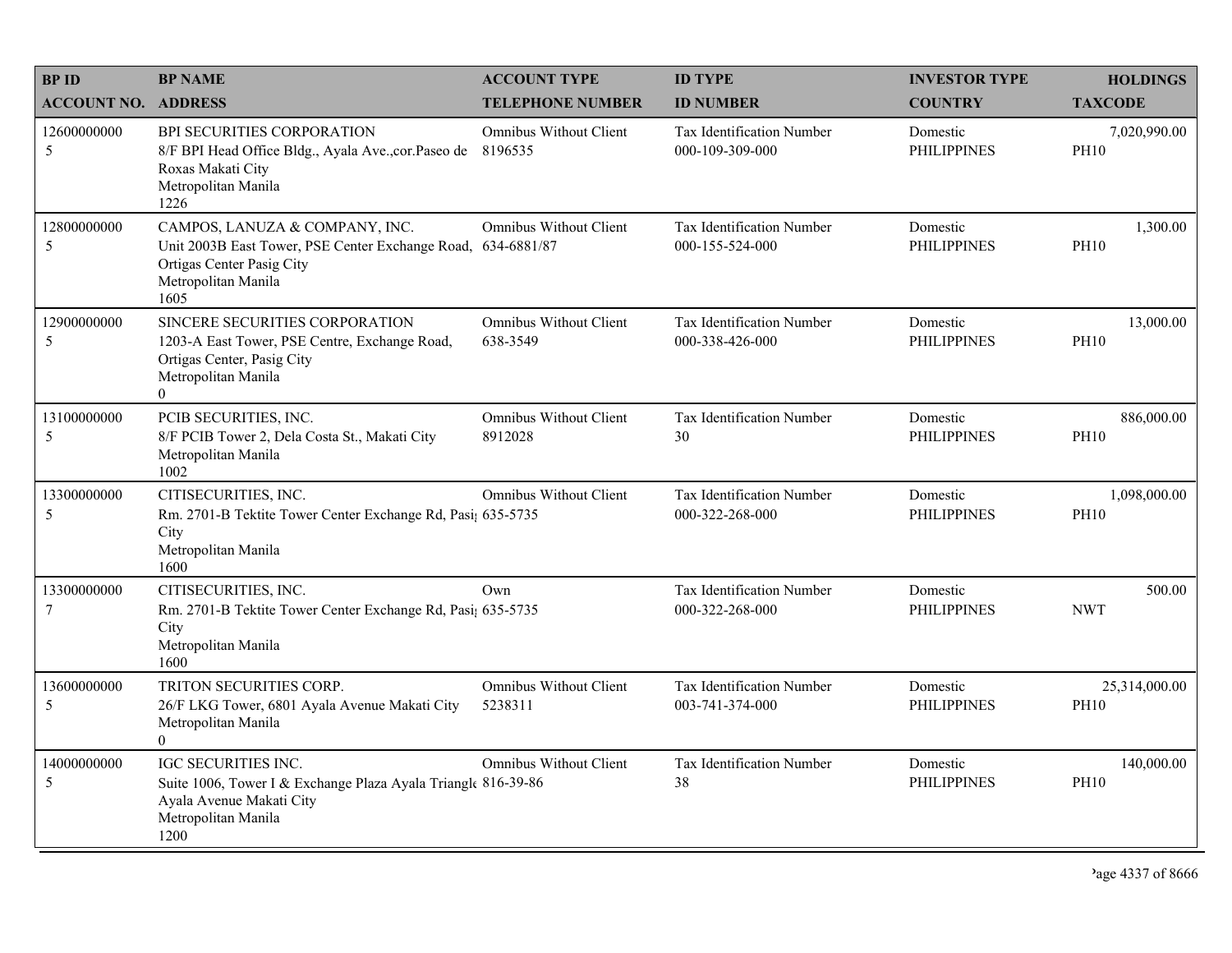| <b>BPID</b>                | <b>BP NAME</b>                                                                                                                                                             | <b>ACCOUNT TYPE</b>                       | <b>ID TYPE</b>                                      | <b>INVESTOR TYPE</b>           | <b>HOLDINGS</b>           |
|----------------------------|----------------------------------------------------------------------------------------------------------------------------------------------------------------------------|-------------------------------------------|-----------------------------------------------------|--------------------------------|---------------------------|
| <b>ACCOUNT NO. ADDRESS</b> |                                                                                                                                                                            | <b>TELEPHONE NUMBER</b>                   | <b>ID NUMBER</b>                                    | <b>COUNTRY</b>                 | <b>TAXCODE</b>            |
| 14100000000<br>5           | <b>CUALOPING SECURITIES CORPORATION</b><br>Suite 1801 Tytana Centre Condominium Plaza Lorenz 241-0262<br>Ruiz, Binondo, Manila<br>Metropolitan Manila<br>1006              | <b>Omnibus Without Client</b>             | <b>Tax Identification Number</b><br>000-333-333-000 | Domestic<br><b>PHILIPPINES</b> | 750.00<br><b>PH10</b>     |
| 14200000000                | DBP-DAIWA CAPITAL MARKETS PHILPPINES, Settlement<br>INC.                                                                                                                   |                                           | Tax Identification Number                           | Domestic                       | 275,000.00                |
| 14                         | 18/F Citibank Tower 8741 Paseo de Roxas Makati Cit 813-73-44<br>Metropolitan Manila<br>1200                                                                                |                                           | 004-663-955-000                                     | PHILIPPINES                    | <b>PH10</b>               |
| 14300000000<br>5           | DAVID GO SECURITIES CORP.<br>UNIT 2702D EAST TOWER, PHILIPPINE STOCK 650-6588<br>EXCHANGE CENTRE, EXCHANGE ROAD, ORTI<br>CENTER, PASIG CITY<br>Metropolitan Manila<br>1006 | <b>Omnibus Without Client</b>             | Tax Identification Number<br>000-320-855-000        | Domestic<br><b>PHILIPPINES</b> | 6,150.00<br><b>PH10</b>   |
| 14500000000<br>5           | DIVERSIFIED SECURITIES, INC.<br>5/F PDCP Bank Centre, Herrera cor. Alfaro Sts.,<br>Salcedo Village, Makati City<br>Metropolitan Manila<br>1600                             | Omnibus Without Client<br>634-6630/31     | Tax Identification Number<br>43                     | Domestic<br><b>PHILIPPINES</b> | 17,760.00<br><b>PH10</b>  |
| 14500000000<br>6           | DIVERSIFIED SECURITIES, INC.<br>5/F PDCP Bank Centre, Herrera cor. Alfaro Sts.,<br>Salcedo Village, Makati City<br>Metropolitan Manila<br>1600                             | Settlement<br>634-6630/31                 | Tax Identification Number<br>43                     | Domestic<br><b>PHILIPPINES</b> | 1,283.00<br><b>NWT</b>    |
| 14500000000<br>8           | DIVERSIFIED SECURITIES, INC.<br>5/F PDCP Bank Centre, Herrera cor. Alfaro Sts.,<br>Salcedo Village, Makati City<br>Metropolitan Manila<br>1600                             | Settlement<br>634-6630/31                 | Tax Identification Number<br>43                     | Domestic<br><b>PHILIPPINES</b> | 170.00<br><b>NWT</b>      |
| 14700000000<br>5           | E. CHUA CHIACO SECURITIES, INC.<br>113 Renta St., Binondo, Manila<br>Metropolitan Manila<br>1006                                                                           | <b>Omnibus Without Client</b><br>242-5145 | Tax Identification Number<br>000-335-991-000        | Domestic<br><b>PHILIPPINES</b> | 742,925.00<br><b>PH10</b> |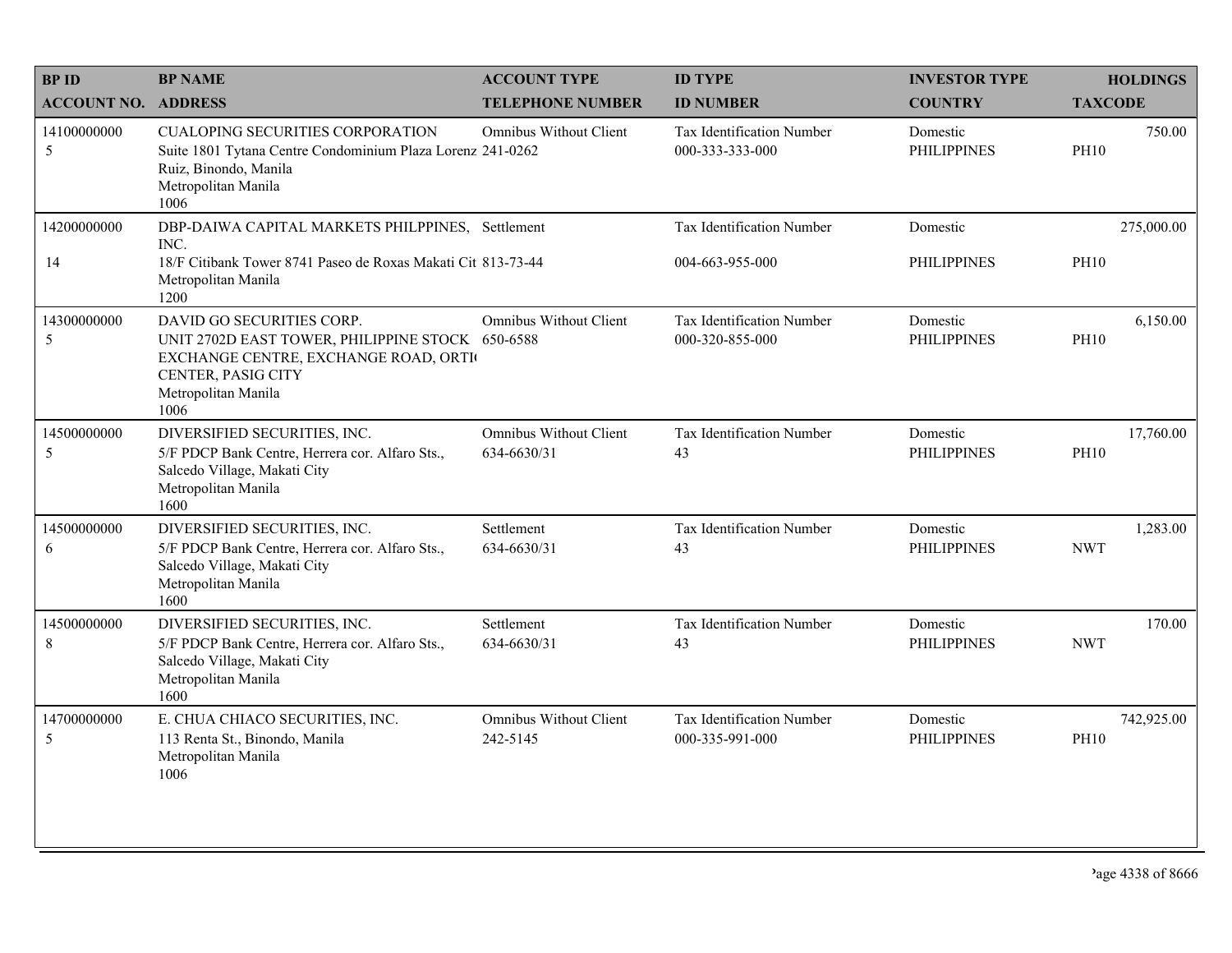| <b>BPID</b>                | <b>BP NAME</b>                                                                                                                                                                                                 | <b>ACCOUNT TYPE</b>                          | <b>ID TYPE</b>                                      | <b>INVESTOR TYPE</b>           | <b>HOLDINGS</b>           |
|----------------------------|----------------------------------------------------------------------------------------------------------------------------------------------------------------------------------------------------------------|----------------------------------------------|-----------------------------------------------------|--------------------------------|---------------------------|
| <b>ACCOUNT NO. ADDRESS</b> |                                                                                                                                                                                                                | <b>TELEPHONE NUMBER</b>                      | <b>ID NUMBER</b>                                    | <b>COUNTRY</b>                 | <b>TAXCODE</b>            |
| 14700000000<br>18          | E. CHUA CHIACO SECURITIES, INC.<br>113 Renta St., Binondo, Manila<br>Metropolitan Manila<br>1006                                                                                                               | Settlement<br>242-5145                       | <b>Tax Identification Number</b><br>000-335-991-000 | Foreign<br><b>PHILIPPINES</b>  | 10,000.00<br><b>RA10</b>  |
| 14900000000<br>7           | EAST WEST CAPITAL CORPORATION<br>2/F U-Bix Building 1331 Angono St., Makati City<br>Metropolitan Manila<br>1208                                                                                                | Own<br>891-98901                             | Tax Identification Number<br>000-158-383-000        | Domestic<br><b>PHILIPPINES</b> | 892.00<br><b>NWT</b>      |
| 15000000000                | EASTERN SECURITIES DEVELOPMENT<br><b>CORPORATION</b>                                                                                                                                                           | <b>Omnibus Without Client</b>                | Tax Identification Number                           | Domestic                       | 377,550.00                |
| $\mathfrak{H}$             | 1701 Tytana Ctr. Bldg, Binondo, Manila<br>Metropolitan Manila<br>1006                                                                                                                                          | 242-4006/11                                  | 000-329-281-000                                     | PHILIPPINES                    | <b>PH10</b>               |
| 15300000000<br>5           | EQUITIWORLD SECURITIES, INC.<br>807-809 Philippine Stock Exchange Ayala Tower 1,<br>Ayala Avenue Makati City<br>Metropolitan Manila<br>1226                                                                    | <b>Omnibus Without Client</b><br>848-5401/09 | Tax Identification Number<br>51                     | Domestic<br><b>PHILIPPINES</b> | 38,000.00<br><b>PH10</b>  |
| 15300000000<br>$\tau$      | EQUITIWORLD SECURITIES, INC.<br>807-809 Philippine Stock Exchange Ayala Tower 1,<br>Ayala Avenue Makati City<br>Metropolitan Manila<br>1226                                                                    | Own<br>848-5401/09                           | Tax Identification Number<br>51                     | Domestic<br><b>PHILIPPINES</b> | 4,000.00<br><b>NWT</b>    |
| 15400000000<br>5           | EVERGREEN STOCK BROKERAGE & SEC., INC. Omnibus Without Client<br>Suite 606 - 607, 6th Floor, Tower One Phil. Stock<br>Exchange Plaza, Ayala Triangle, Ayala Ave. Makati<br>City<br>Metropolitan Manila<br>1200 | 891-9451                                     | Tax Identification Number<br>001-483-985            | Domestic<br><b>PHILIPPINES</b> | 778,000.00<br><b>PH10</b> |
| 15400000000<br>6           | EVERGREEN STOCK BROKERAGE & SEC., INC. Settlement<br>Suite 606 - 607, 6th Floor, Tower One Phil. Stock<br>Exchange Plaza, Ayala Triangle, Ayala Ave. Makati<br>City<br>Metropolitan Manila<br>1200             | 891-9451                                     | Tax Identification Number<br>001-483-985            | Domestic<br><b>PHILIPPINES</b> | 99,000.00<br><b>NWT</b>   |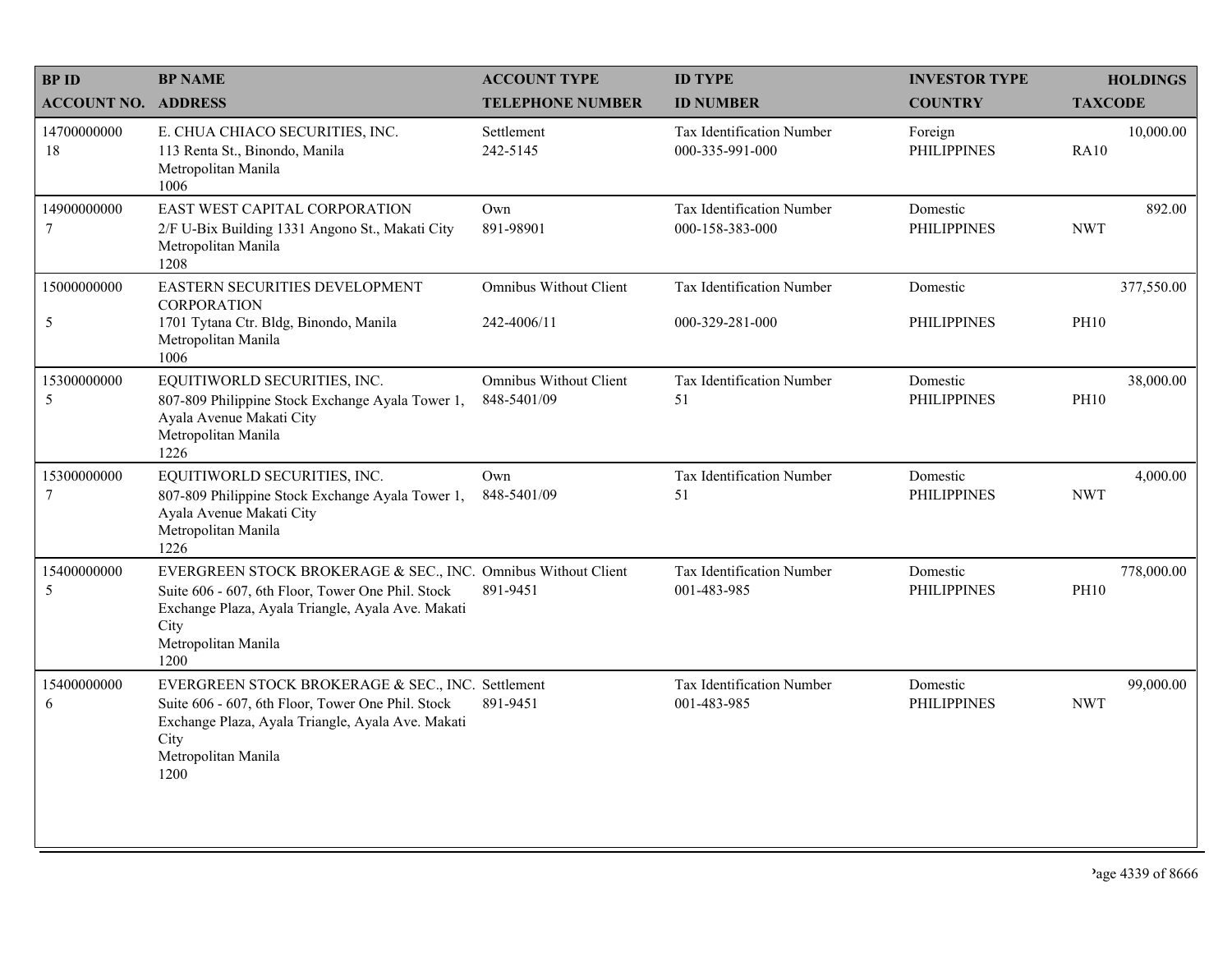| <b>BPID</b>                   | <b>BP NAME</b>                                                                                                                                                                              | <b>ACCOUNT TYPE</b>                       | <b>ID TYPE</b>                                  | <b>INVESTOR TYPE</b>           | <b>HOLDINGS</b>             |
|-------------------------------|---------------------------------------------------------------------------------------------------------------------------------------------------------------------------------------------|-------------------------------------------|-------------------------------------------------|--------------------------------|-----------------------------|
| <b>ACCOUNT NO. ADDRESS</b>    |                                                                                                                                                                                             | <b>TELEPHONE NUMBER</b>                   | <b>ID NUMBER</b>                                | <b>COUNTRY</b>                 | <b>TAXCODE</b>              |
| 15400000000<br>$\tau$         | EVERGREEN STOCK BROKERAGE & SEC., INC. Own<br>Suite 606 - 607, 6th Floor, Tower One Phil. Stock<br>Exchange Plaza, Ayala Triangle, Ayala Ave. Makati<br>City<br>Metropolitan Manila<br>1200 | 891-9451                                  | <b>Tax Identification Number</b><br>001-483-985 | Domestic<br><b>PHILIPPINES</b> | 825.00<br><b>NWT</b>        |
| 15700000000<br>5              | FIRST ORIENT SECURITIES, INC.<br>Unit 1201 Ayala Triangle Tower One Ayala Avenue,<br>Makati City<br>Metropolitan Manila<br>1226                                                             | Omnibus Without Client<br>891-9240/45     | Tax Identification Number<br>55                 | Domestic<br><b>PHILIPPINES</b> | 12,000.00<br><b>PH10</b>    |
| 16200000000<br>5              | F. YAP SECURITIES, INC.<br>Unit 2301 PSE Center (East Tower) Exchange Rd.,<br>Ortigas Center Pasig City<br>Metropolitan Manila<br>1603                                                      | <b>Omnibus Without Client</b><br>635-4126 | Tax Identification Number<br>000-333-165-000    | Domestic<br><b>PHILIPPINES</b> | 259,362.00<br><b>PH10</b>   |
| 16700000000<br>5              | AURORA SECURITIES, INC.<br>UNIT 2405A WEST TOWER PHILIPPINE STOCK 633-5892<br>EXCHANGE CENTRE ORTIGAS, PASIG CITY<br>Metropolitan Manila<br>1605                                            | <b>Omnibus Without Client</b>             | <b>Tax Identification Number</b><br>002-832-240 | Domestic<br><b>PHILIPPINES</b> | 150,500.00<br><b>PH10</b>   |
| 16800000000<br>5              | GLOBALINKS SECURITIES & STOCKS, INC.<br>#706 Ayala Tower One Ayala Avenue Cor. Paseo de 759-4136<br>Roxas St. Makati City<br>Metropolitan Manila<br>1226                                    | <b>Omnibus Without Client</b>             | Tax Identification Number<br>65                 | Domestic<br><b>PHILIPPINES</b> | 1,721,500.00<br><b>PH10</b> |
| 16800000000<br>$\overline{7}$ | GLOBALINKS SECURITIES & STOCKS, INC.<br>#706 Ayala Tower One Ayala Avenue Cor. Paseo de 759-4136<br>Roxas St. Makati City<br>Metropolitan Manila<br>1226                                    | Own                                       | Tax Identification Number<br>65                 | Domestic<br><b>PHILIPPINES</b> | 1,250.00<br><b>NWT</b>      |
| 16900000000<br>5              | JSG SECURITIES, INC.<br>4th Floor, A&T Building, 244 Escolta Street, Binondo 2429414<br>Manila<br>Metropolitan Manila<br>1006                                                               | <b>Omnibus Without Client</b>             | Tax Identification Number<br>004-578-852-000    | Domestic<br><b>PHILIPPINES</b> | 93,750.00<br><b>PH10</b>    |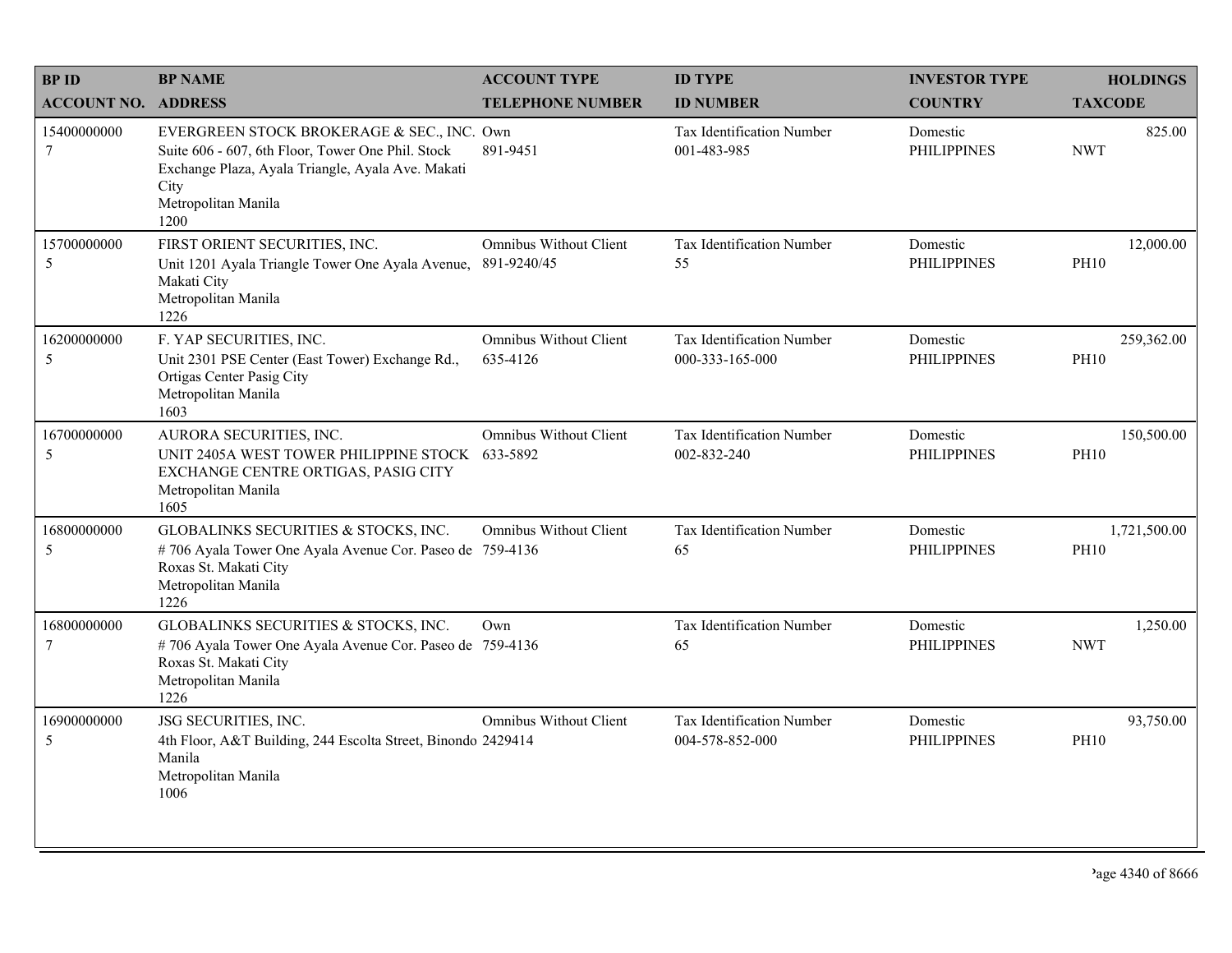| <b>BPID</b>        | <b>BP NAME</b>                                                                                                                                            | <b>ACCOUNT TYPE</b>                       | <b>ID TYPE</b>                               | <b>INVESTOR TYPE</b>           | <b>HOLDINGS</b>              |
|--------------------|-----------------------------------------------------------------------------------------------------------------------------------------------------------|-------------------------------------------|----------------------------------------------|--------------------------------|------------------------------|
| <b>ACCOUNT NO.</b> | <b>ADDRESS</b>                                                                                                                                            | <b>TELEPHONE NUMBER</b>                   | <b>ID NUMBER</b>                             | <b>COUNTRY</b>                 | <b>TAXCODE</b>               |
| 16900000003        | PIONEERINTER CONTINENTAL INSURANCE<br>CORP.                                                                                                               | Client                                    | <b>Tax Identification Number</b>             | Domestic                       | 80,000.00                    |
| $\mathbf{1}$       | 4th Floor, A&T Building, 244 Escolta Street, Binondo 812-7777<br>Manila<br>Metropolitan Manila<br>1006                                                    |                                           | 545                                          | PHILIPPINES                    | <b>NWT</b>                   |
| 16900000004        | PIONEER INSURANCE & SURETY CORP.<br>4th Floor, A&T Building, 244 Escolta Street, Binondo 817-1461<br>Manila<br>Metropolitan Manila<br>1006                | Client                                    | Tax Identification Number<br>332             | Domestic<br><b>PHILIPPINES</b> | 163,000.00<br><b>NWT</b>     |
| 17000000000<br>5   | GOLDSTAR SECURITIES, INC.<br>2201-B East Tower, PSE Centre Exchange Rd, Ortiga 633-7485/86<br>Center Pasig City<br>Metropolitan Manila<br>1600            | <b>Omnibus Without Client</b>             | Tax Identification Number<br>000-222-746-000 | Domestic<br><b>PHILIPPINES</b> | 103,200.00<br><b>PH10</b>    |
| 17000000000<br>14  | GOLDSTAR SECURITIES, INC.<br>2201-B East Tower, PSE Centre Exchange Rd, Ortiga 633-7485/86<br>Center Pasig City<br>Metropolitan Manila<br>1600            | Settlement                                | Tax Identification Number<br>000-222-746-000 | Domestic<br><b>PHILIPPINES</b> | 215,800.00<br><b>PH10</b>    |
| 17200000000<br>5   | GUILD SECURITIES, INC.<br>Unit 1215 Tower One & Exchange Plaza Ayala Ave., 8919232<br>Makati City<br>Metropolitan Manila<br>1226                          | <b>Omnibus Without Client</b>             | Tax Identification Number<br>69              | Domestic<br><b>PHILIPPINES</b> | 5,388,952.00<br><b>PH10</b>  |
| 17400000000<br>5   | HDI SECURITIES, INC.<br>UNIT 2305-B 23/F ORIENT SQUARE BLDG., F.<br>ORTIGAS, JR. ROAD, ORTIGAS CENTRE, PASIG<br>CITY, 1605<br>Metropolitan Manila<br>1605 | <b>Omnibus Without Client</b><br>891-9598 | Tax Identification Number<br>001-670-271-000 | Domestic<br><b>PHILIPPINES</b> | 19,980,000.00<br><b>PH10</b> |
| 17500000000<br>5   | H. E. BENNETT SECURITIES, INC.<br>Rm. 1704 World Trade Exchange Bldg., 215 Juan Lur 242-5733<br>St., Binondo, Manila<br>Metropolitan Manila<br>1006       | <b>Omnibus Without Client</b>             | Tax Identification Number<br>000-334-004     | Domestic<br><b>PHILIPPINES</b> | 756,100.00<br><b>PH10</b>    |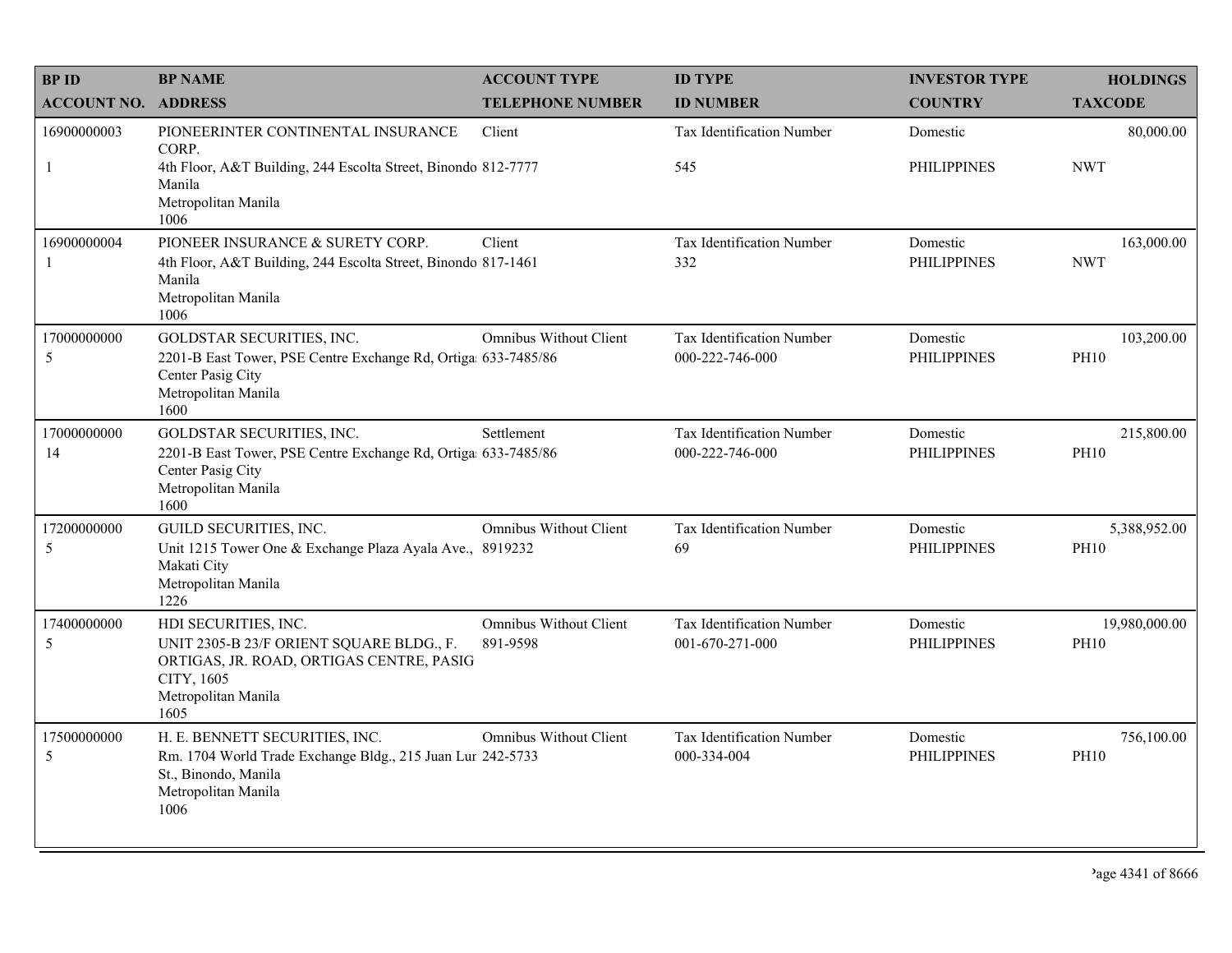| <b>BPID</b>                | <b>BP NAME</b>                                                                                                                                                    | <b>ACCOUNT TYPE</b>                            | <b>ID TYPE</b>                               | <b>INVESTOR TYPE</b>           | <b>HOLDINGS</b>           |
|----------------------------|-------------------------------------------------------------------------------------------------------------------------------------------------------------------|------------------------------------------------|----------------------------------------------|--------------------------------|---------------------------|
| <b>ACCOUNT NO. ADDRESS</b> |                                                                                                                                                                   | <b>TELEPHONE NUMBER</b>                        | <b>ID NUMBER</b>                             | <b>COUNTRY</b>                 | <b>TAXCODE</b>            |
| 17800000000<br>5           | HK SECURITIES, INC.<br>Suite 102 Columbia Tower, Ortigas Ave.,<br>Mandaluyong City<br>Metropolitan Manila<br>1600                                                 | <b>Omnibus Without Client</b><br>6336991 to 96 | <b>Tax Identification Number</b><br>75       | Domestic<br><b>PHILIPPINES</b> | 1,000.00<br><b>PH10</b>   |
| 17900000000<br>5           | I. ACKERMAN & CO., INC.<br>Suite 705, Tower I Bldg. PSE Plaza, Ayala Triangle<br>Ayala Ave., Makati City<br>Metropolitan Manila<br>1226                           | <b>Omnibus Without Client</b><br>891-9071      | Tax Identification Number<br>76              | Domestic<br><b>PHILIPPINES</b> | 84,730.00<br><b>PH10</b>  |
| 17900000000<br>6           | I. ACKERMAN & CO., INC.<br>Suite 705, Tower I Bldg. PSE Plaza, Ayala Triangle<br>Ayala Ave., Makati City<br>Metropolitan Manila<br>1226                           | Settlement<br>891-9071                         | Tax Identification Number<br>76              | Domestic<br><b>PHILIPPINES</b> | 1,000.00<br><b>NWT</b>    |
| 18000000000<br>5           | I. B. GIMENEZ SECURITIES, INC.<br>2703A EAST TOWER PSE CENTRE, EXCHANGE 6673472-6673473<br>ROAD, ORTIGAS CENTRE, PASIG CITY<br>Metropolitan Manila<br>1600        | <b>Omnibus Without Client</b>                  | Tax Identification Number<br>000-329-846-000 | Domestic<br><b>PHILIPPINES</b> | 80,500.00<br><b>PH10</b>  |
| 18100000000<br>5           | INVESTORS SECURITIES, INC,<br>Unit 604-605 Tower One & Exchange Plaza Ayala<br>Triangle, Ayala Ave. cor Paseo de Roxas Makati City<br>Metropolitan Manila<br>1200 | <b>Omnibus Without Client</b><br>8431210       | Tax Identification Number<br>000-123-697-000 | Domestic<br><b>PHILIPPINES</b> | 578,010.00<br><b>PH10</b> |
| 18200000000<br>5           | IMPERIAL, DE GUZMAN, ABALOS & CO., INC.<br>Ground Floor, EDSA Central Square Shaw Boulevard 6332686<br>Mandaluyong City<br>Metropolitan Manila<br>1552            | <b>Omnibus Without Client</b>                  | Tax Identification Number<br>000-121-920     | Domestic<br><b>PHILIPPINES</b> | 92,050.00<br><b>PH10</b>  |
| 18200000000<br>6           | IMPERIAL, DE GUZMAN, ABALOS & CO., INC.<br>Ground Floor, EDSA Central Square Shaw Boulevard 6332686<br>Mandaluyong City<br>Metropolitan Manila<br>1552            | Settlement                                     | Tax Identification Number<br>000-121-920     | Domestic<br><b>PHILIPPINES</b> | 200.00<br><b>NWT</b>      |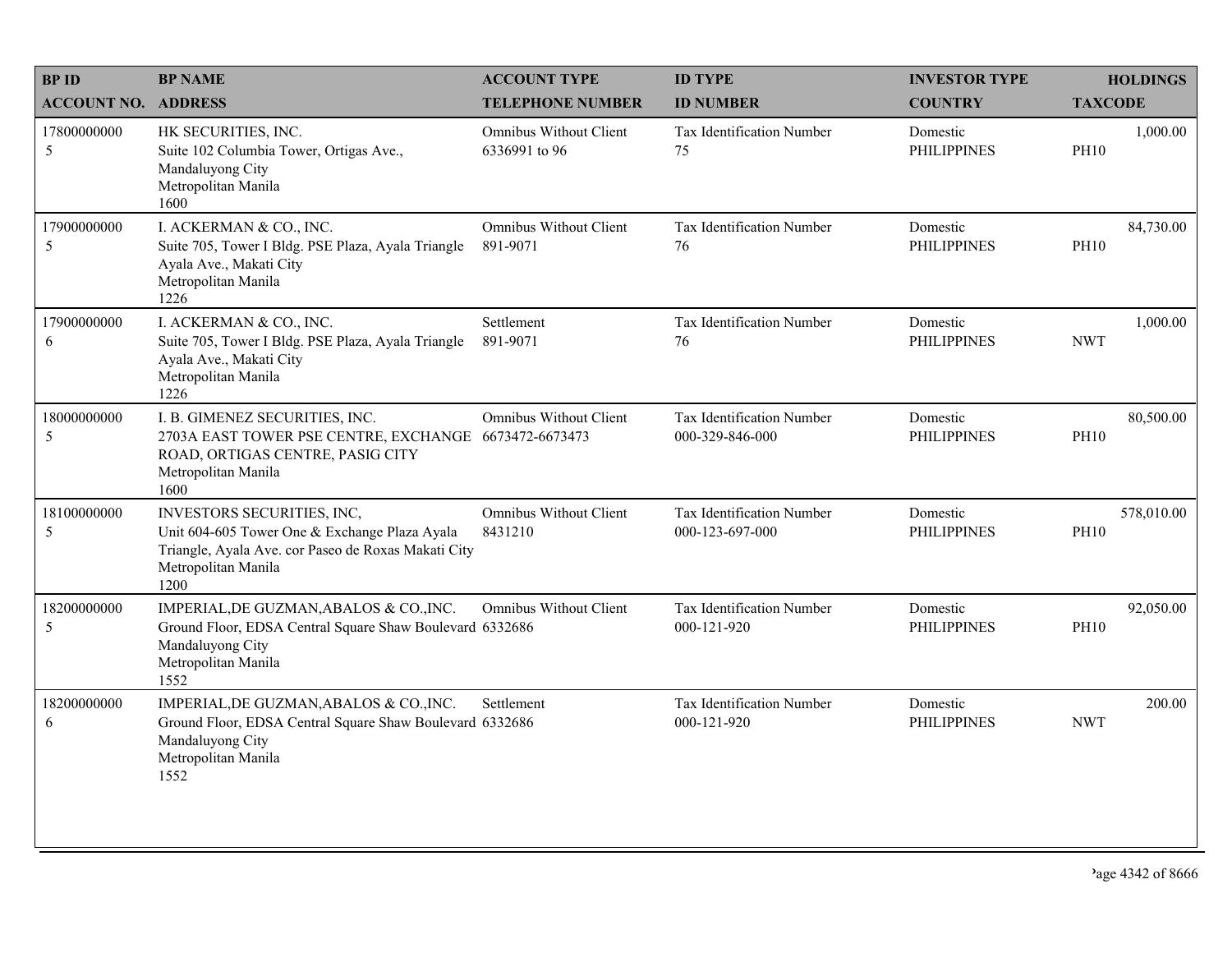| <b>BPID</b>                | <b>BP NAME</b>                                                                                                                                                        | <b>ACCOUNT TYPE</b>                       | <b>ID TYPE</b>                                  | <b>INVESTOR TYPE</b>           | <b>HOLDINGS</b>           |
|----------------------------|-----------------------------------------------------------------------------------------------------------------------------------------------------------------------|-------------------------------------------|-------------------------------------------------|--------------------------------|---------------------------|
| <b>ACCOUNT NO. ADDRESS</b> |                                                                                                                                                                       | <b>TELEPHONE NUMBER</b>                   | <b>ID NUMBER</b>                                | <b>COUNTRY</b>                 | <b>TAXCODE</b>            |
| 18200000000<br>$\tau$      | IMPERIAL, DE GUZMAN, ABALOS & CO., INC.<br>Ground Floor, EDSA Central Square Shaw Boulevard 6332686<br>Mandaluyong City<br>Metropolitan Manila<br>1552                | Own                                       | <b>Tax Identification Number</b><br>000-121-920 | Domestic<br><b>PHILIPPINES</b> | 62.00<br><b>NWT</b>       |
| 18700000000<br>5           | ASIAN CAPITAL EQUITIES, INC.<br>6/F Tower 1 & Exchange Plaza Ayala Ave., cor Paseo 8485126<br>de Roxas, Makati City<br>Metropolitan Manila<br>1226                    | Omnibus Without Client                    | Tax Identification Number<br>84                 | Domestic<br><b>PHILIPPINES</b> | 7,000.00<br><b>PH10</b>   |
| 18800000000<br>5           | J.M. BARCELON & CO., INC.<br>#5 PENNSYLVANNIA STREET, BRGY. MARIAN/ 661-8396<br>NEW MANILA, QUEZON CITY<br>Metropolitan Manila<br>1100                                | <b>Omnibus Without Client</b>             | Tax Identification Number<br>000-333-850        | Domestic<br><b>PHILIPPINES</b> | 2,000.00<br><b>PH10</b>   |
| 18800000000<br>$\tau$      | J.M. BARCELON & CO., INC.<br>#5 PENNSYLVANNIA STREET, BRGY. MARIAN/ 661-8396<br>NEW MANILA, QUEZON CITY<br>Metropolitan Manila<br>1100                                | Own                                       | Tax Identification Number<br>000-333-850        | Domestic<br><b>PHILIPPINES</b> | 5,000.00<br><b>NWT</b>    |
| 19000000000<br>5           | VALUE QUEST SECURITIES CORPORATION<br>Unit 1006B West Tower, Philippine Stock Exchange<br>Centre, Exchange Road, Ortigas, Pasig City<br>Metropolitan Manila<br>$00\,$ | <b>Omnibus Without Client</b><br>892-1816 | Tax Identification Number<br>000-165-611-000.L0 | Domestic<br><b>PHILIPPINES</b> | 80,000.00<br><b>PH10</b>  |
| 19200000000<br>14          | STRATEGIC EQUITIES CORP.<br>Unit 610-611 PSE Plaza, Tower I, Ayala Triangle,<br>Ayala Ave., Makati City<br>Metropolitan Manila<br>1226                                | Settlement<br>759-4055                    | Tax Identification Number<br>89                 | Domestic<br><b>PHILIPPINES</b> | 112,501.00<br><b>PH10</b> |
| 19300000000<br>5           | LARRGO SECURITIES CO., INC.<br>Rm. 202 2/F Rufino Building, Ayala Avenue, Makati 8101353<br>City<br>Metropolitan Manila<br>1226                                       | <b>Omnibus Without Client</b>             | Tax Identification Number<br>90                 | Domestic<br><b>PHILIPPINES</b> | 201,250.00<br><b>PH10</b> |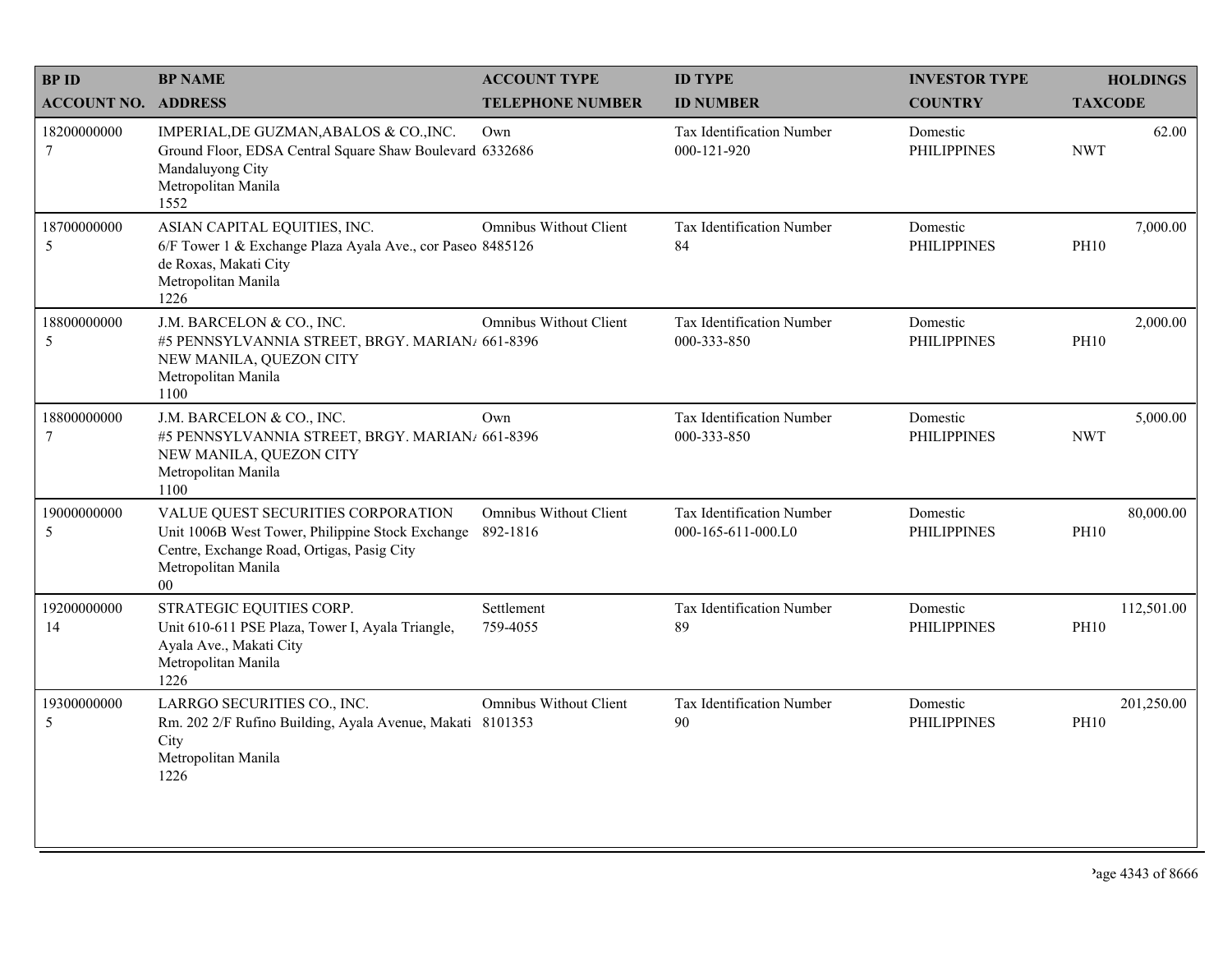| <b>BPID</b>                   | <b>BP NAME</b>                                                                                                                                 | <b>ACCOUNT TYPE</b>                         | <b>ID TYPE</b>                           | <b>INVESTOR TYPE</b>           | <b>HOLDINGS</b>              |
|-------------------------------|------------------------------------------------------------------------------------------------------------------------------------------------|---------------------------------------------|------------------------------------------|--------------------------------|------------------------------|
| <b>ACCOUNT NO. ADDRESS</b>    |                                                                                                                                                | <b>TELEPHONE NUMBER</b>                     | <b>ID NUMBER</b>                         | <b>COUNTRY</b>                 | <b>TAXCODE</b>               |
| 19300000000<br>7              | LARRGO SECURITIES CO., INC.<br>Rm. 202 2/F Rufino Building, Ayala Avenue, Makati 8101353<br>City<br>Metropolitan Manila<br>1226                | Own                                         | <b>Tax Identification Number</b><br>90   | Domestic<br><b>PHILIPPINES</b> | 2,000.00<br><b>NWT</b>       |
| 19800000000<br>-1             | LUCKY SECURITIES, INC.<br>Unit 1402-B PSE Center Exchange Road, Ortigas<br>Center Pasig City<br>Metropolitan Manila<br>1600                    | <b>Omnibus Without Client</b><br>6346747/60 | Tax Identification Number<br>95          | Foreign<br><b>PHILIPPINES</b>  | 2,000.00<br>FMX1             |
| 19800000000<br>5              | LUCKY SECURITIES, INC.<br>Unit 1402-B PSE Center Exchange Road, Ortigas<br>Center Pasig City<br>Metropolitan Manila<br>1600                    | <b>Omnibus Without Client</b><br>6346747/60 | <b>Tax Identification Number</b><br>95   | Domestic<br><b>PHILIPPINES</b> | 7,080,750.00<br><b>NWT</b>   |
| 19800000000<br>6              | LUCKY SECURITIES, INC.<br>Unit 1402-B PSE Center Exchange Road, Ortigas<br>Center Pasig City<br>Metropolitan Manila<br>1600                    | Settlement<br>6346747/60                    | Tax Identification Number<br>95          | Domestic<br><b>PHILIPPINES</b> | 575,000.00<br><b>NWT</b>     |
| 19900000000<br>5              | LUYS SECURITIES COMPANY, INC.<br>28/F LKG Tower 6801 Ayala Ave. Makati City<br>Metropolitan Manila<br>1200                                     | <b>Omnibus Without Client</b><br>5231040    | Tax Identification Number<br>96          | Domestic<br><b>PHILIPPINES</b> | 19,000.00<br><b>PH10</b>     |
| 20000000000<br>5              | MANDARIN SECURITIES CORPORATION<br>28/F LKG Tower 6801 Ayala Ave. Makati City<br>Metropolitan Manila<br>1200                                   | Omnibus Without Client<br>523-8311/16       | Tax Identification Number<br>97          | Domestic<br><b>PHILIPPINES</b> | 1,402,000.00<br><b>PH10</b>  |
| 20300000000<br>$\overline{1}$ | COL Financial Group, Inc.<br>2401-B EAST TOWER, PSE CENTRE EXCHANGE 635-5735<br>ROAD, ORTIGAS CENTER PASIG CITY<br>Metropolitan Manila<br>1605 | Omnibus Without Client                      | Tax Identification Number<br>203-523-208 | Foreign<br><b>PHILIPPINES</b>  | 48,000.00<br>FMX1            |
| 20300000000<br>5              | COL Financial Group, Inc.<br>2401-B EAST TOWER, PSE CENTRE EXCHANGE 635-5735<br>ROAD, ORTIGAS CENTER PASIG CITY<br>Metropolitan Manila<br>1605 | <b>Omnibus Without Client</b>               | Tax Identification Number<br>203-523-208 | Domestic<br><b>PHILIPPINES</b> | 16,624,655.00<br><b>PH10</b> |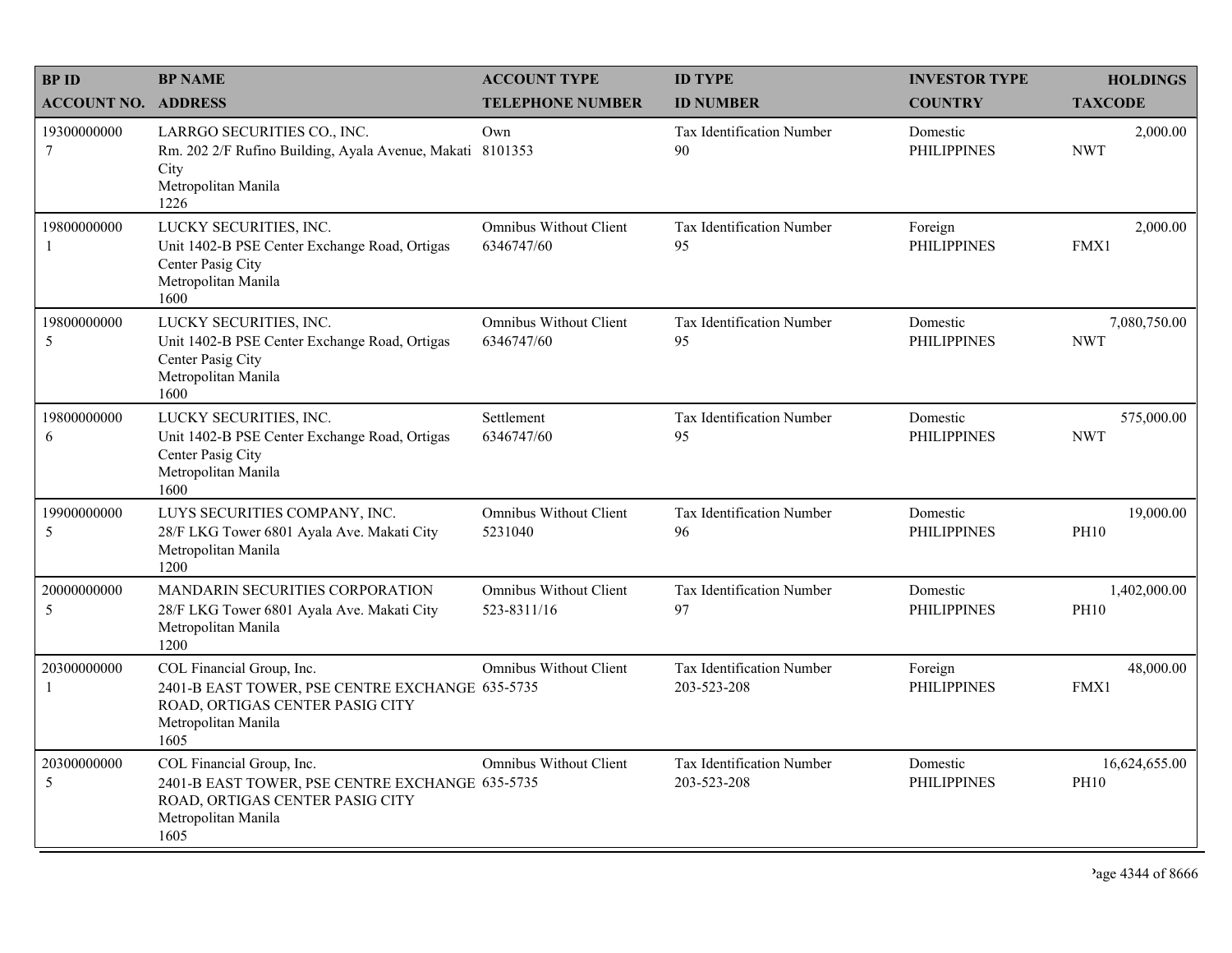| <b>BP NAME</b>                                                                                                                            | <b>ACCOUNT TYPE</b>                          | <b>ID TYPE</b>                                                                                                                                                                                                                                                                                                                        | <b>INVESTOR TYPE</b>           | <b>HOLDINGS</b>             |
|-------------------------------------------------------------------------------------------------------------------------------------------|----------------------------------------------|---------------------------------------------------------------------------------------------------------------------------------------------------------------------------------------------------------------------------------------------------------------------------------------------------------------------------------------|--------------------------------|-----------------------------|
| <b>ACCOUNT NO. ADDRESS</b>                                                                                                                | <b>TELEPHONE NUMBER</b>                      | <b>ID NUMBER</b>                                                                                                                                                                                                                                                                                                                      | <b>COUNTRY</b>                 | <b>TAXCODE</b>              |
| MERCANTILE SECURITIES CORP.<br><b>TAGUIG CITY</b><br>Metropolitan Manila<br>1226                                                          | Omnibus Without Client                       | Tax Identification Number<br>000-161-457-000                                                                                                                                                                                                                                                                                          | Domestic<br><b>PHILIPPINES</b> | 3,106,000.00<br><b>PH10</b> |
| MERIDIAN SECURITIES, INC.<br>City<br>Metropolitan Manila<br>1600                                                                          | Omnibus Without Client                       | Tax Identification Number<br>000-338-748-000                                                                                                                                                                                                                                                                                          | Domestic<br><b>PHILIPPINES</b> | 269,000.00<br><b>PH10</b>   |
| MDR SECURITIES, INC.<br>Metropolitan Manila<br>1226                                                                                       | <b>Omnibus Without Client</b>                | Tax Identification Number<br>105                                                                                                                                                                                                                                                                                                      | Domestic<br><b>PHILIPPINES</b> | 166,000.00<br><b>PH10</b>   |
| MOUNT PEAK SECURITIES, INC.<br>#748 C.K. Bldg., Juan Luna St., Binondo, Manila<br>Metropolitan Manila<br>1006                             | <b>Omnibus Without Client</b><br>241-8043    | Tax Identification Number<br>000-321-831-000                                                                                                                                                                                                                                                                                          | Domestic<br><b>PHILIPPINES</b> | 35,000.00<br><b>PH10</b>    |
| NEW WORLD SECURITIES CO., INC.<br>215 JUAN LUNA STREET, UNIT 2608 WORLD<br>Metropolitan Manila<br>1006                                    | <b>Omnibus Without Client</b><br>2421767     | Tax Identification Number<br>000-327-414-000                                                                                                                                                                                                                                                                                          | Domestic<br><b>PHILIPPINES</b> | 246,750.00<br><b>PH10</b>   |
| OPTIMUM SECURITIES CORPORATION<br>No. 11 E. O. Bldg., United St. cor. 2nd St. Bo.<br>Kapitolyo, Pasig City<br>Metropolitan Manila<br>1650 | <b>Omnibus Without Client</b><br>631-7831/36 | Tax Identification Number<br>000-287-524-000                                                                                                                                                                                                                                                                                          | Domestic<br><b>PHILIPPINES</b> | 37,250.00<br><b>PH10</b>    |
| RCBC SECURITIES, INC.<br>Makati City<br>Metropolitan Manila<br>1200                                                                       | Omnibus Without Client                       | Tax Identification Number<br>000-165-644-000                                                                                                                                                                                                                                                                                          | Domestic<br><b>PHILIPPINES</b> | 32,750.00<br><b>PH10</b>    |
|                                                                                                                                           |                                              | UNIT 804 FORT LEGEND TOWERS 3RD AVENUI 501-8872<br>COR. 31ST ST. FORT BONIFACIO GLOBAL CITY<br>Suite 2702B&C Tektite Tower I Ortigas Centre, Pasig 634-6931/36<br>Unit 1806, 8/F Medical Plaza Ortigas Bldg., Pasig Cit 891-9225<br>TRADE EXCHANGE BLDG., BINONDO, MANILA<br>Unit 1008 Tower I & Exchange Plaza Ayala Avenue, 8485183 |                                |                             |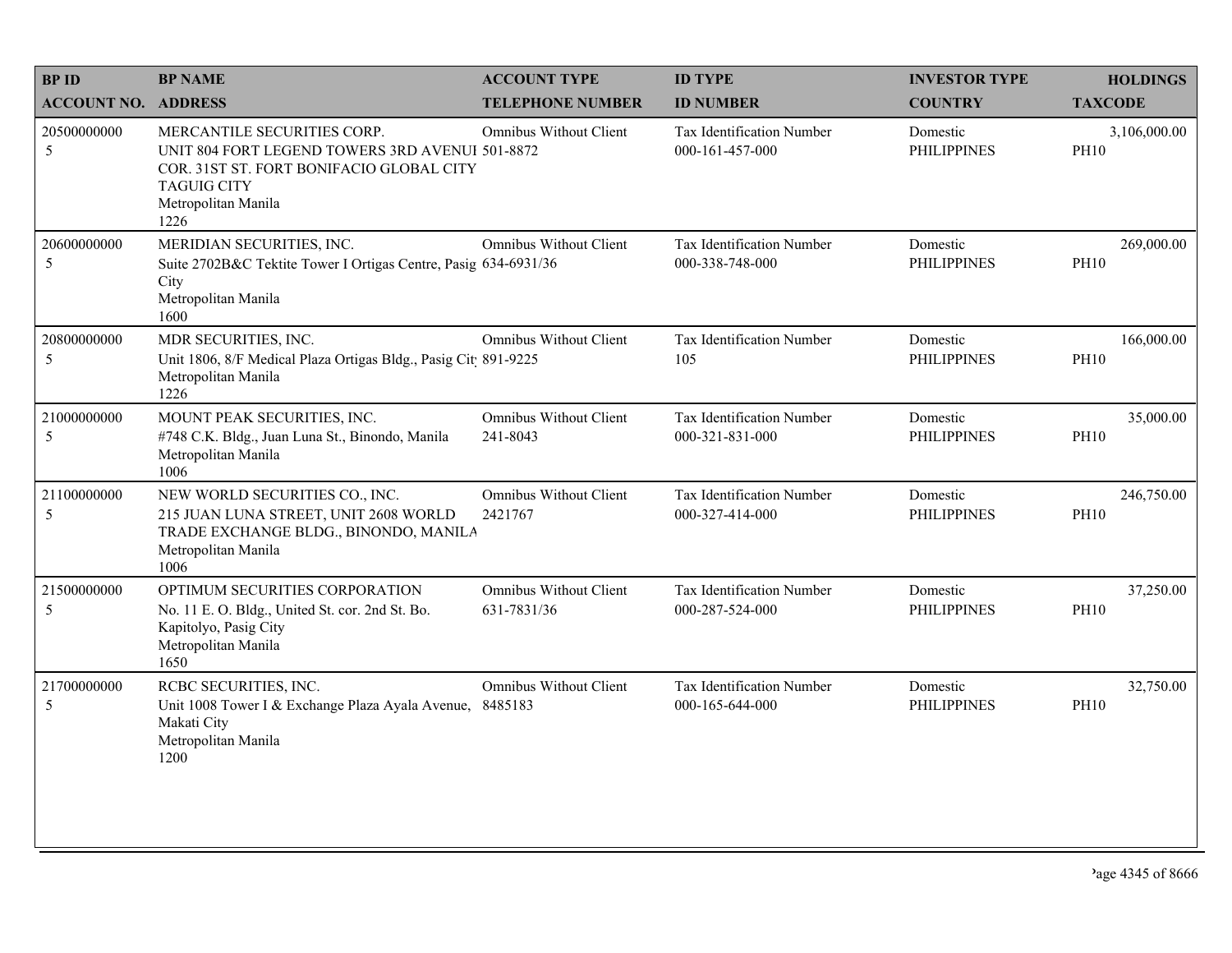| <b>BPID</b>                   | <b>BP NAME</b>                                                                                                                                      | <b>ACCOUNT TYPE</b>                      | <b>ID TYPE</b>                               | <b>INVESTOR TYPE</b>           | <b>HOLDINGS</b>              |
|-------------------------------|-----------------------------------------------------------------------------------------------------------------------------------------------------|------------------------------------------|----------------------------------------------|--------------------------------|------------------------------|
| <b>ACCOUNT NO. ADDRESS</b>    |                                                                                                                                                     | <b>TELEPHONE NUMBER</b>                  | <b>ID NUMBER</b>                             | <b>COUNTRY</b>                 | <b>TAXCODE</b>               |
| 21700000000<br>$22\,$         | RCBC SECURITIES, INC.<br>Unit 1008 Tower I & Exchange Plaza Ayala Avenue,<br>Makati City<br>Metropolitan Manila<br>1200                             | Settlement<br>8485183                    | Tax Identification Number<br>000-165-644-000 | Foreign<br><b>PHILIPPINES</b>  | 2,000.00<br><b>US03</b>      |
| 21800000000<br>$\overline{1}$ | PAN ASIA SECURITIES CORP.<br>910 Tower One & Exchange Plaza Ayala Avenue,<br>Makati City<br>Metropolitan Manila<br>1200                             | <b>Omnibus Without Client</b><br>8919173 | Tax Identification Number<br>000-135-142     | Foreign<br><b>PHILIPPINES</b>  | 968,000.00<br>FMX1           |
| 21800000000<br>5              | PAN ASIA SECURITIES CORP.<br>910 Tower One & Exchange Plaza Ayala Avenue,<br>Makati City<br>Metropolitan Manila<br>1200                             | <b>Omnibus Without Client</b><br>8919173 | Tax Identification Number<br>000-135-142     | Domestic<br><b>PHILIPPINES</b> | 30,136,430.00<br><b>PH10</b> |
| 21800000000<br>6              | PAN ASIA SECURITIES CORP.<br>910 Tower One & Exchange Plaza Ayala Avenue,<br>Makati City<br>Metropolitan Manila<br>1200                             | Settlement<br>8919173                    | Tax Identification Number<br>000-135-142     | Domestic<br><b>PHILIPPINES</b> | 22,000.00<br><b>NWT</b>      |
| 21900000000<br>5              | PAPA SECURITIES CORPORATION<br>6/F, S & L Building Dela Rosa cor. Esteban Sts.<br>Legaspi Village, Makati City<br>Metropolitan Manila<br>1200       | Omnibus Without Client<br>817-8433       | Tax Identification Number<br>000-215-520     | Domestic<br><b>PHILIPPINES</b> | 662,150.00<br><b>PH10</b>    |
| 21900000000<br>6              | PAPA SECURITIES CORPORATION<br>6/F, S & L Building Dela Rosa cor. Esteban Sts.<br>Legaspi Village, Makati City<br>Metropolitan Manila<br>1200       | Settlement<br>817-8433                   | Tax Identification Number<br>000-215-520     | Domestic<br><b>PHILIPPINES</b> | 943,100.00<br><b>NWT</b>     |
| 22000000000<br>$\overline{2}$ | MAYBANK ATR KIM ENG SECURITIES, INC.<br>17/F Tower One & Exchange Plaza, Ayala Triangle,<br>Ayala Avenue Makati City<br>Metropolitan Manila<br>1226 | Settlement<br>849-8855                   | Tax Identification Number<br>000-168-671-000 | Foreign<br><b>PHILIPPINES</b>  | 6,578,500.00<br>FMX1         |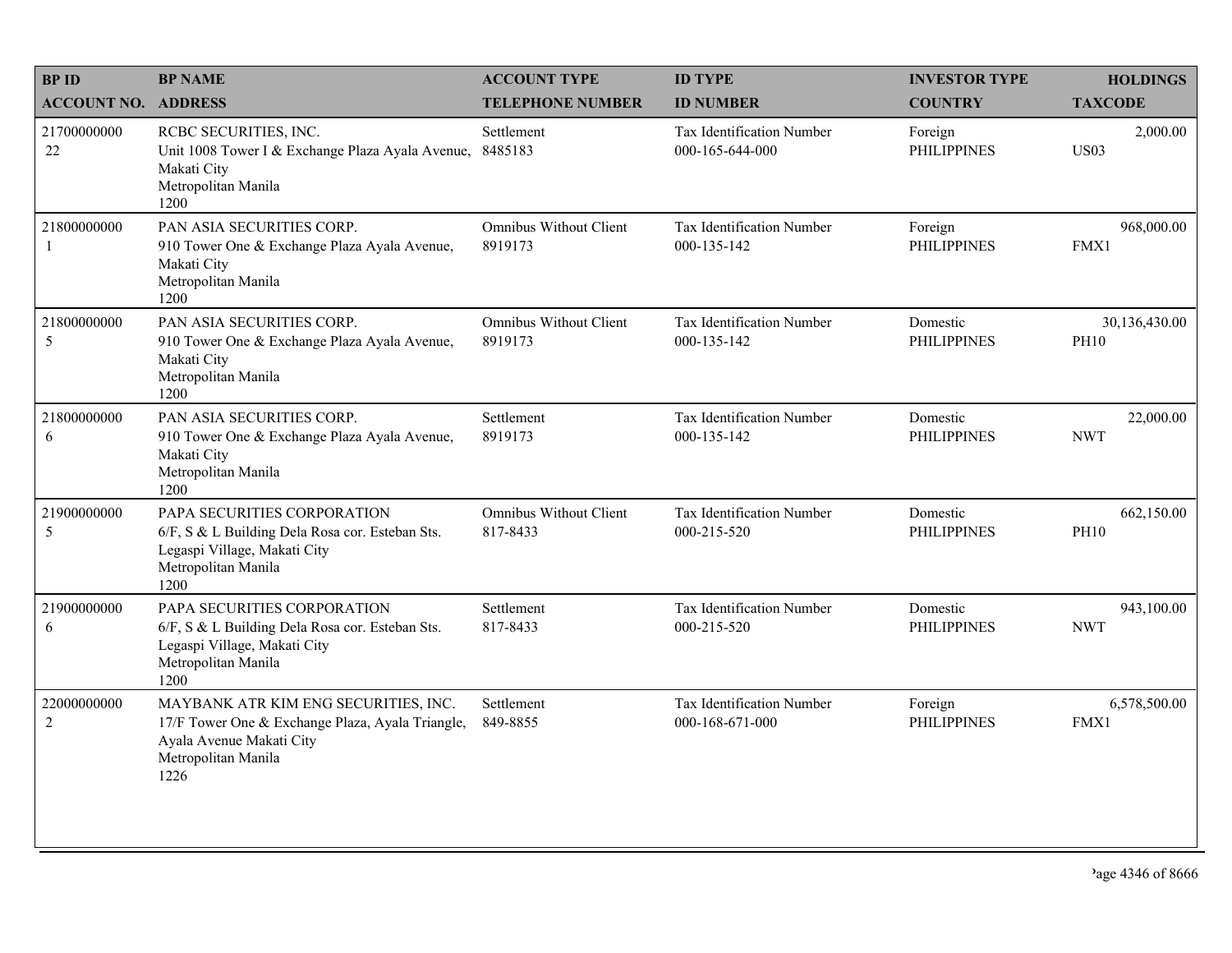| <b>BPID</b>                | <b>BP NAME</b>                                                                                                                                                             | <b>ACCOUNT TYPE</b>                       | <b>ID TYPE</b>                               | <b>INVESTOR TYPE</b>           | <b>HOLDINGS</b>             |
|----------------------------|----------------------------------------------------------------------------------------------------------------------------------------------------------------------------|-------------------------------------------|----------------------------------------------|--------------------------------|-----------------------------|
| <b>ACCOUNT NO. ADDRESS</b> |                                                                                                                                                                            | <b>TELEPHONE NUMBER</b>                   | <b>ID NUMBER</b>                             | <b>COUNTRY</b>                 | <b>TAXCODE</b>              |
| 22000000000<br>6           | MAYBANK ATR KIM ENG SECURITIES, INC.<br>17/F Tower One & Exchange Plaza, Ayala Triangle,<br>Ayala Avenue Makati City<br>Metropolitan Manila<br>1226                        | Settlement<br>849-8855                    | Tax Identification Number<br>000-168-671-000 | Domestic<br><b>PHILIPPINES</b> | 614,500.00<br><b>NWT</b>    |
| 22000000000<br>14          | MAYBANK ATR KIM ENG SECURITIES, INC.<br>17/F Tower One & Exchange Plaza, Ayala Triangle,<br>Ayala Avenue Makati City<br>Metropolitan Manila<br>1226                        | Settlement<br>849-8855                    | Tax Identification Number<br>000-168-671-000 | Domestic<br><b>PHILIPPINES</b> | 1,206,500.00<br><b>PH10</b> |
| 22300000000<br>5           | PLATINUM SECURITIES, INC.<br>Unit 801, Antel Corporate Ctr., 121 Valero St., Salced 887-11-78<br>Village Makati City<br>Metropolitan Manila<br>1200                        | <b>Omnibus Without Client</b>             | Tax Identification Number<br>000-532-022     | Domestic<br><b>PHILIPPINES</b> | 750.00<br><b>PH10</b>       |
| 22400000000<br>5           | PNB SECURITIES, INC.<br>3/F PNB Financial Center Roxas Blvd., Pasay City<br>Metropolitan Manila<br>1300                                                                    | <b>Omnibus Without Client</b><br>526-3466 | Tax Identification Number<br>000-198-201-000 | Domestic<br><b>PHILIPPINES</b> | 91,250.00<br><b>PH10</b>    |
| 22500000000<br>5           | PREMIUM SECURITIES, INC.<br>Unit 1415, Tower 1 & Exchange Plaza Ayala Avenue 848-5915/17<br>cor. Paseo de Roxas Makati City<br>Metropolitan Manila<br>1259                 | <b>Omnibus Without Client</b>             | Tax Identification Number<br>121             | Domestic<br><b>PHILIPPINES</b> | 619,600.00<br><b>PH10</b>   |
| 22900000000<br>6           | SALISBURY BKT SECURITIES CORPORATION<br>Unit 207 Cityland Condominium 10 - Tower 2 6817<br>H.V. De La Costa St. cor. Ayala Ave. Makati City<br>Metropolitan Manila<br>1200 | Settlement<br>892-88-34                   | Tax Identification Number<br>000-598-559-000 | Domestic<br><b>PHILIPPINES</b> | 14,000.00<br><b>NWT</b>     |
| 23000000000                | <b>QUALITY INVESTMENTS &amp; SECURITIES</b>                                                                                                                                | <b>Omnibus Without Client</b>             | Tax Identification Number                    | Foreign                        | 30,000.00                   |
| -1                         | <b>CORPORATION</b><br>Suite 1602 Tytana Plaza Oriente St, Binondo Manila 241-0547<br>Metropolitan Manila<br>1006                                                           |                                           | 000-333-614-000                              | <b>PHILIPPINES</b>             | FMX1                        |
|                            |                                                                                                                                                                            |                                           |                                              |                                |                             |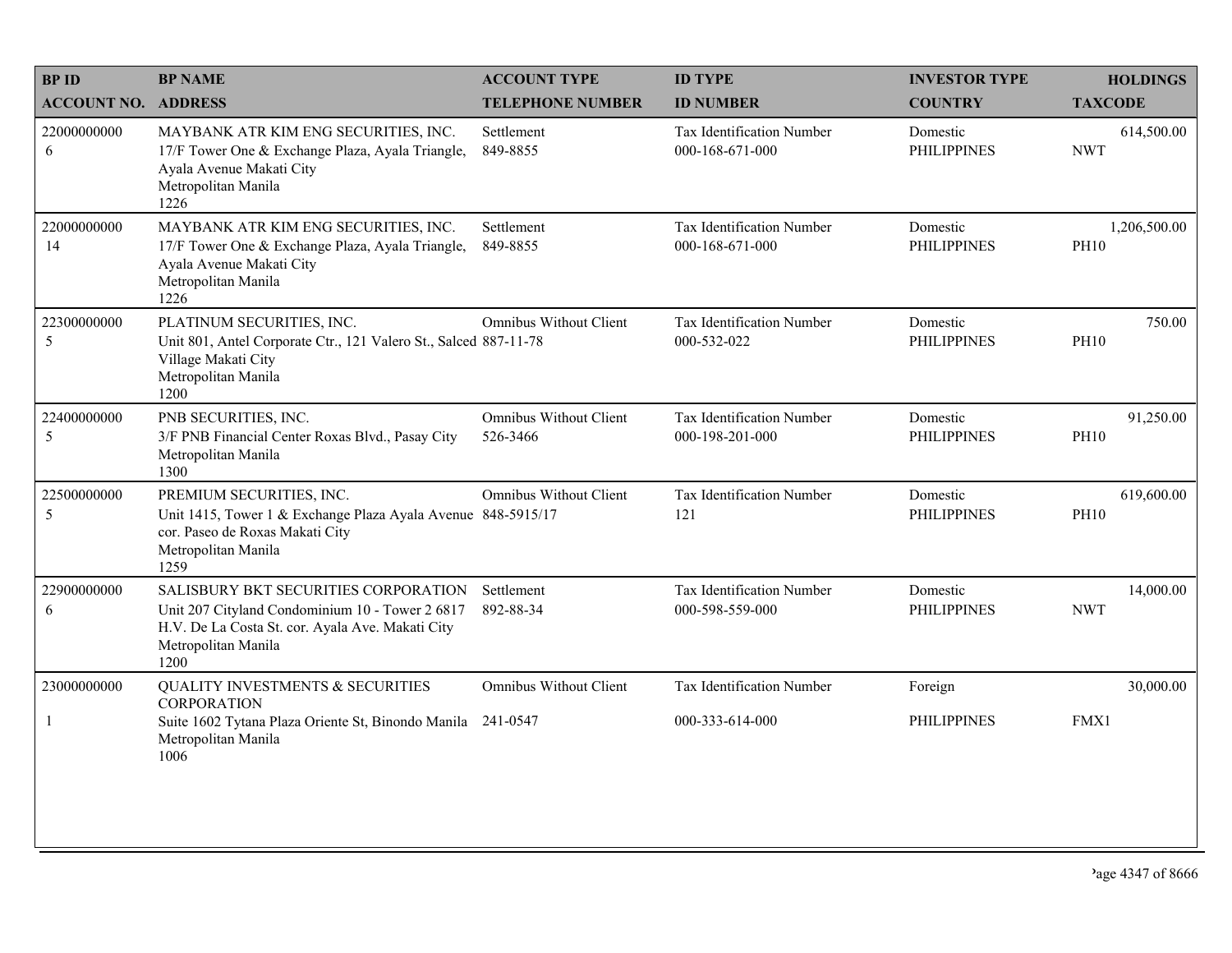| <b>BPID</b>                | <b>BP NAME</b>                                                                                                              | <b>ACCOUNT TYPE</b>                             | <b>ID TYPE</b>                               | <b>INVESTOR TYPE</b>           | <b>HOLDINGS</b>          |
|----------------------------|-----------------------------------------------------------------------------------------------------------------------------|-------------------------------------------------|----------------------------------------------|--------------------------------|--------------------------|
| <b>ACCOUNT NO. ADDRESS</b> |                                                                                                                             | <b>TELEPHONE NUMBER</b>                         | <b>ID NUMBER</b>                             | <b>COUNTRY</b>                 | <b>TAXCODE</b>           |
| 23000000000                | QUALITY INVESTMENTS & SECURITIES<br><b>CORPORATION</b>                                                                      | <b>Omnibus Without Client</b>                   | Tax Identification Number                    | Domestic                       | 3,538,750.00             |
| 5                          | Suite 1602 Tytana Plaza Oriente St, Binondo Manila 241-0547<br>Metropolitan Manila<br>1006                                  |                                                 | 000-333-614-000                              | <b>PHILIPPINES</b>             | <b>PH10</b>              |
| 23000000000                | <b>QUALITY INVESTMENTS &amp; SECURITIES</b><br><b>CORPORATION</b>                                                           | Own                                             | Tax Identification Number                    | Domestic                       | 30,000.00                |
| $\boldsymbol{7}$           | Suite 1602 Tytana Plaza Oriente St, Binondo Manila 241-0547<br>Metropolitan Manila<br>1006                                  |                                                 | 000-333-614-000                              | PHILIPPINES                    | <b>NWT</b>               |
| 23000000000                | <b>QUALITY INVESTMENTS &amp; SECURITIES</b><br><b>CORPORATION</b>                                                           | Settlement                                      | Tax Identification Number                    | Foreign                        | 358,000.00               |
| 18                         | Suite 1602 Tytana Plaza Oriente St, Binondo Manila 241-0547<br>Metropolitan Manila<br>1006                                  |                                                 | 000-333-614-000                              | <b>PHILIPPINES</b>             | <b>RA10</b>              |
| 23000000000                | QUALITY INVESTMENTS & SECURITIES<br><b>CORPORATION</b>                                                                      | Settlement                                      | Tax Identification Number                    | Foreign                        | 10,000.00                |
| 20                         | Suite 1602 Tytana Plaza Oriente St, Binondo Manila<br>Metropolitan Manila<br>1006                                           | 241-0547                                        | 000-333-614-000                              | <b>PHILIPPINES</b>             | <b>FTXN</b>              |
| 23000000000                | QUALITY INVESTMENTS & SECURITIES<br><b>CORPORATION</b>                                                                      | Settlement                                      | Tax Identification Number                    | Domestic                       | 40,000.00                |
| 21                         | Suite 1602 Tytana Plaza Oriente St, Binondo Manila 241-0547<br>Metropolitan Manila<br>1006                                  |                                                 | 000-333-614-000                              | <b>PHILIPPINES</b>             | <b>PH25</b>              |
| 23100000000<br>5           | R & L INVESTMENTS, INC.<br>675 Lee St., Mandaluyong City<br>Metropolitan Manila<br>1501                                     | <b>Omnibus Without Client</b><br>7247210/705207 | Tax Identification Number<br>127             | Domestic<br><b>PHILIPPINES</b> | 18,000.00<br><b>PH10</b> |
| 23200000000<br>6           | ALAKOR SECURITIES CORPORATION<br>9/F Quad Alpha Centrum, 125 Pioneer St.<br>Mandaluyong City<br>Metropolitan Manila<br>1550 | Settlement<br>631-8041/42                       | Tax Identification Number<br>003-461-151-000 | Domestic<br><b>PHILIPPINES</b> | 10,000.00<br><b>NWT</b>  |
|                            |                                                                                                                             |                                                 |                                              |                                |                          |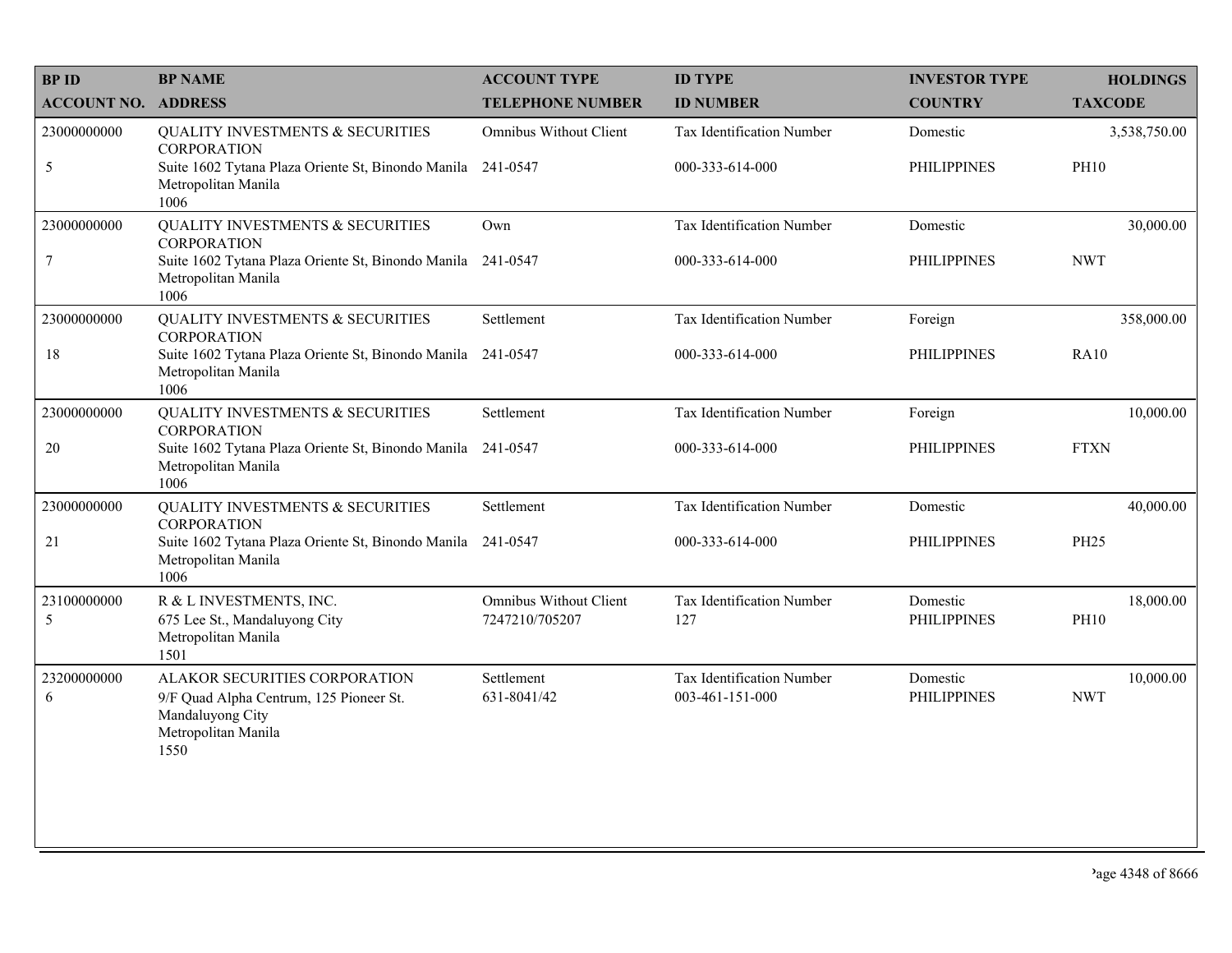| <b>BPID</b>                | <b>BP NAME</b>                                                                                                                                                                             | <b>ACCOUNT TYPE</b>                      | <b>ID TYPE</b>                               | <b>INVESTOR TYPE</b>           | <b>HOLDINGS</b>             |
|----------------------------|--------------------------------------------------------------------------------------------------------------------------------------------------------------------------------------------|------------------------------------------|----------------------------------------------|--------------------------------|-----------------------------|
| <b>ACCOUNT NO. ADDRESS</b> |                                                                                                                                                                                            | <b>TELEPHONE NUMBER</b>                  | <b>ID NUMBER</b>                             | <b>COUNTRY</b>                 | <b>TAXCODE</b>              |
| 23300000000<br>5           | R. COYIUTO SECURITIES, INC.<br>5/F Corinthian Plaza, Paseo de Roxas, Legaspi Village 811-3064<br>Makati City<br>Metropolitan Manila<br>$\Omega$                                            | Omnibus Without Client                   | Tax Identification Number<br>000-329-417     | Domestic<br><b>PHILIPPINES</b> | 1,392,500.00<br><b>PH10</b> |
| 23500000000<br>5           | REGINA CAPITAL DEVELOPMENT CORPORATI Omnibus Without Client<br>Unit 806 Tower 1 & Exchange Plaza Ayala Triangle, 848-5482/84<br>Ayala Avenue Makati City<br>Metropolitan Manila<br>1226    |                                          | Tax Identification Number<br>131             | Domestic<br><b>PHILIPPINES</b> | 254,250.00<br><b>PH10</b>   |
| 23500000000<br>6           | REGINA CAPITAL DEVELOPMENT CORPORATI Settlement<br>Unit 806 Tower 1 & Exchange Plaza Ayala Triangle, 848-5482/84<br>Ayala Avenue Makati City<br>Metropolitan Manila<br>1226                |                                          | Tax Identification Number<br>131             | Domestic<br><b>PHILIPPINES</b> | 1,000.00<br><b>NWT</b>      |
| 23600000000<br>5           | R. NUBLA SECURITIES, INC.<br>Rm 405 Co Ban Kiat Building II, 231 Juan Luna St.,<br>Binondo, Manila<br>Metropolitan Manila<br>1006                                                          | Omnibus Without Client<br>242-1596       | Tax Identification Number<br>132             | Domestic<br><b>PHILIPPINES</b> | 404,100.00<br><b>PH10</b>   |
| 23700000000<br>5           | AAA SOUTHEAST EQUITIES, INCORPORATED Omnibus Without Client<br>Ground Floor, Fortune Life Building #162 Legaspi St. 816-2918<br>Legaspi Village Makati City<br>Metropolitan Manila<br>1229 |                                          | Tax Identification Number<br>000-141-894-000 | Domestic<br><b>PHILIPPINES</b> | 3,750.00<br><b>PH10</b>     |
| 23800000000<br>5           | R. S. LIM & CO., INC.<br>1509 Galvani Street San Isidro, Makati City<br>Metropolitan Manila<br>1234                                                                                        | <b>Omnibus Without Client</b><br>8919670 | Tax Identification Number<br>000-333-915-000 | Domestic<br><b>PHILIPPINES</b> | 2,447,002.00<br><b>PH10</b> |
| 23900000000<br>5           | RTG & COMPANY, INC.<br>Unit 602 Tower 1 & Exchange Plaza Ayala Triangle,<br>Makati City<br>Metropolitan Manila<br>1200                                                                     | <b>Omnibus Without Client</b><br>8919482 | Tax Identification Number<br>000-165-637-000 | Domestic<br><b>PHILIPPINES</b> | 25,100.00<br><b>PH10</b>    |
|                            |                                                                                                                                                                                            |                                          |                                              |                                |                             |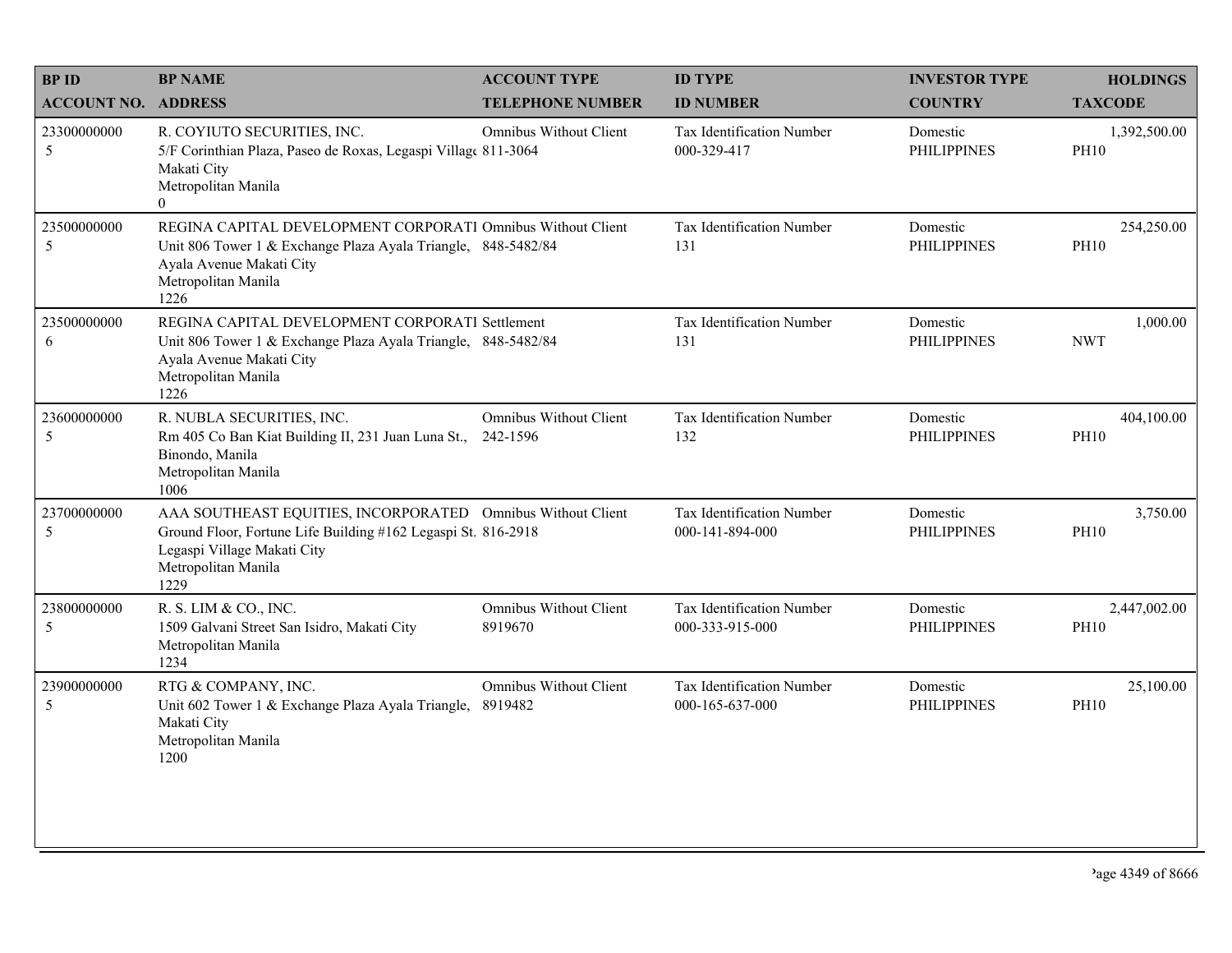| <b>BPID</b>                   | <b>BP NAME</b>                                                                                                                                        | <b>ACCOUNT TYPE</b>                            | <b>ID TYPE</b>                               | <b>INVESTOR TYPE</b>           | <b>HOLDINGS</b>             |
|-------------------------------|-------------------------------------------------------------------------------------------------------------------------------------------------------|------------------------------------------------|----------------------------------------------|--------------------------------|-----------------------------|
| <b>ACCOUNT NO. ADDRESS</b>    |                                                                                                                                                       | <b>TELEPHONE NUMBER</b>                        | <b>ID NUMBER</b>                             | <b>COUNTRY</b>                 | <b>TAXCODE</b>              |
| 24000000000<br>5              | S.J. ROXAS & CO., INC.<br>Unit 612 Tower One, & Exchange Plaza, Ayala<br>Triangle, Ayala Avenue, Makati City<br>Metropolitan Manila<br>$\overline{0}$ | <b>Omnibus Without Client</b><br>848-5065      | Tax Identification Number<br>136             | Domestic<br><b>PHILIPPINES</b> | 54,790.00<br><b>PH10</b>    |
| 24000000000<br>6              | S.J. ROXAS & CO., INC.<br>Unit 612 Tower One, & Exchange Plaza, Ayala<br>Triangle, Ayala Avenue, Makati City<br>Metropolitan Manila<br>$\overline{0}$ | Settlement<br>848-5065                         | Tax Identification Number<br>136             | Domestic<br><b>PHILIPPINES</b> | 50,000.00<br><b>NWT</b>     |
| 24200000000<br>5              | SECURITIES SPECIALISTS, INC.<br>Unit 903 National Life Insurance Building,<br>6762 Ayala Avenue, Makati City<br>Metropolitan Manila<br>1000           | <b>Omnibus Without Client</b><br>523-5595      | Tax Identification Number<br>138             | Domestic<br><b>PHILIPPINES</b> | 2,420.00<br><b>PH10</b>     |
| 24300000000<br>5              | FIDELITY SECURITIES, INC.<br>2103-B PSE Centre, Exchange Road, Ortigas, Pasig<br>City<br>Metropolitan Manila<br>1600                                  | <b>Omnibus Without Client</b><br>6345038       | Tax Identification Number<br>002-836-391-000 | Domestic<br><b>PHILIPPINES</b> | 142,000.00<br><b>PH10</b>   |
| 24600000000<br>5              | SUMMIT SECURITIES, INC.<br>Unit 2102 B/C PSE Center Tektite Tower East<br>Exchange Road, Ortigas Center Pasig City<br>Metropolitan Manila<br>1600     | <b>Omnibus Without Client</b><br>6311032 to 37 | Tax Identification Number<br>000-338-985-000 | Domestic<br><b>PHILIPPINES</b> | 297,500.00<br><b>PH10</b>   |
| 24700000000<br>5              | STANDARD SECURITIES CORPORATION<br>#34 Jefferson St., GHW, San Juan Metro Manila<br>Metropolitan Manila<br>00                                         | <b>Omnibus Without Client</b><br>8486149       | Tax Identification Number<br>000-333-108     | Domestic<br><b>PHILIPPINES</b> | 1,987,500.00<br><b>PH10</b> |
| 24700000000<br>6              | STANDARD SECURITIES CORPORATION<br>#34 Jefferson St., GHW, San Juan Metro Manila<br>Metropolitan Manila<br>00                                         | Settlement<br>8486149                          | Tax Identification Number<br>000-333-108     | Domestic<br><b>PHILIPPINES</b> | 666,000.00<br><b>NWT</b>    |
| 24700000002<br>$\overline{1}$ | POINEER INS. & SURETY CORP.<br>#34 Jefferson St., GHW, San Juan Metro Manila<br>Metropolitan Manila<br>00                                             | Client<br>725-3905                             | Tax Identification Number<br>311             | Domestic<br><b>PHILIPPINES</b> | 490,000.00<br><b>NWT</b>    |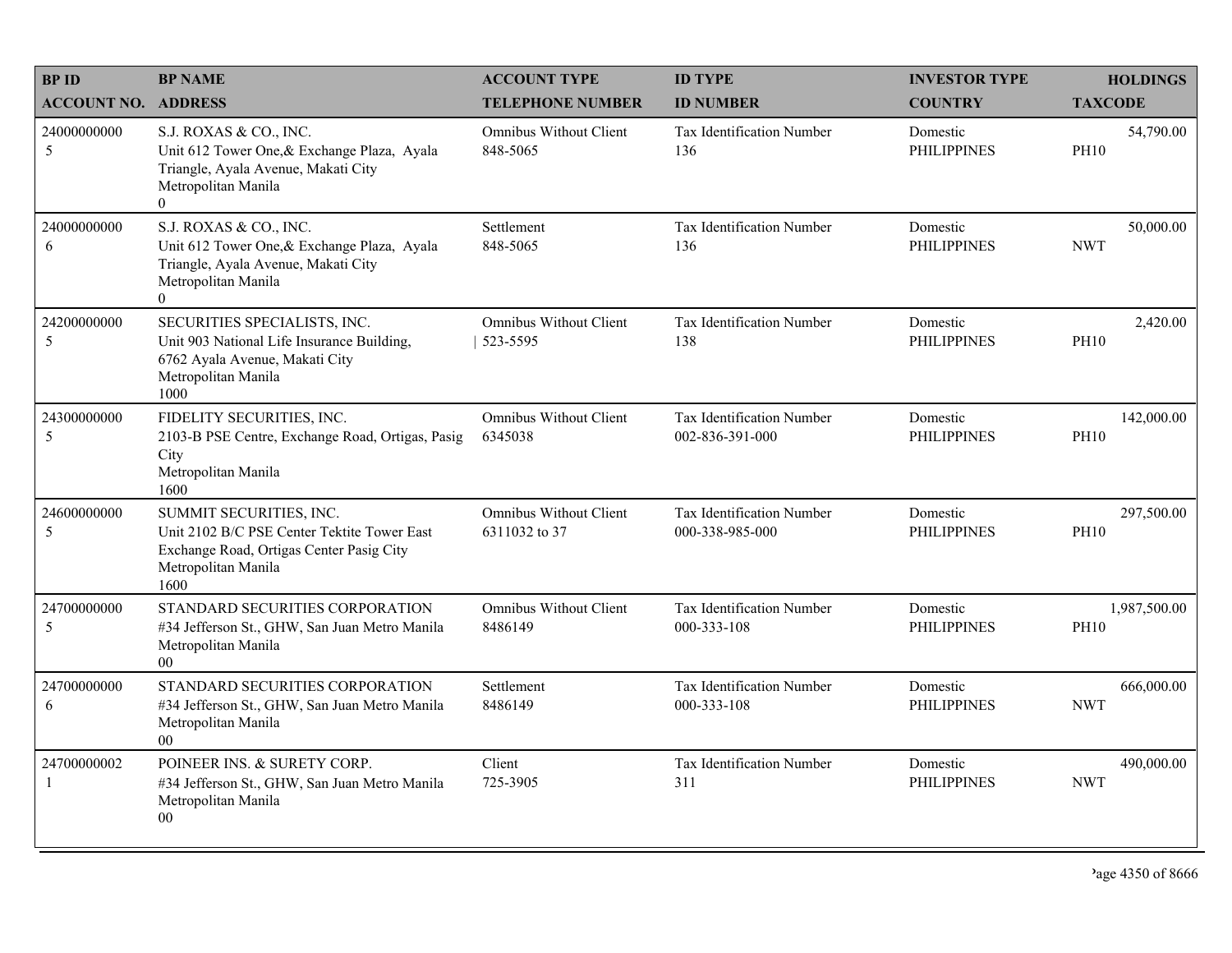| <b>BPID</b>                 | <b>BP NAME</b>                                                                                                                                | <b>ACCOUNT TYPE</b>                      | <b>ID TYPE</b>                                | <b>INVESTOR TYPE</b>           | <b>HOLDINGS</b>             |
|-----------------------------|-----------------------------------------------------------------------------------------------------------------------------------------------|------------------------------------------|-----------------------------------------------|--------------------------------|-----------------------------|
| <b>ACCOUNT NO. ADDRESS</b>  |                                                                                                                                               | <b>TELEPHONE NUMBER</b>                  | <b>ID NUMBER</b>                              | <b>COUNTRY</b>                 | <b>TAXCODE</b>              |
| 24700000003<br>$\mathbf{1}$ | PIONEER INTERCONTINENTAL INS. CORP.<br>#34 Jefferson St., GHW, San Juan Metro Manila<br>Metropolitan Manila<br>00 <sup>1</sup>                | Client<br>725-3905                       | <b>Tax Identification Number</b><br>312       | Domestic<br><b>PHILIPPINES</b> | 578,000.00<br><b>NWT</b>    |
| 24700000005<br>$\mathbf{1}$ | PIONEER INSURANCE & SURETY CORPORATIC Client<br><b>ACCOUNT#2</b><br>108 PASEO DE ROXAS, MAKATI CITY                                           | 812-7777                                 | <b>Commercial Registration Number</b><br>8770 | Domestic<br><b>PHILIPPINES</b> | 735,000.00<br><b>NWT</b>    |
|                             | Metropolitan Manila<br>1277                                                                                                                   |                                          |                                               |                                |                             |
| 24700000007<br>1            | PIONEER LIFE INC. ACCOUNT #2<br>108 PASEO DE ROXAS, MAKATI CITY<br>Metropolitan Manila<br>1277                                                | Client<br>812-7777                       | Certificate Of Incorporation<br>21664         | Domestic<br><b>PHILIPPINES</b> | 1,120,000.00<br><b>NWT</b>  |
| 25100000000<br>5            | TANSENGCO & CO., INC.<br>U-2308 World Trade Exchange Condominium 215 Ju: 241-7155<br>Luna St., Binondo, Manila<br>Metropolitan Manila<br>1006 | <b>Omnibus Without Client</b>            | Tax Identification Number<br>146              | Domestic<br><b>PHILIPPINES</b> | 458,000.00<br><b>PH10</b>   |
| 25200000000                 | THE FIRST RESOURCES MANAGEMENT &<br><b>SECURITIES CORP.</b>                                                                                   | <b>Omnibus Without Client</b>            | Tax Identification Number                     | Domestic                       | 1,399,100.00                |
| 5                           | Rms. 801-802, PSE Tower 1 Ayala Ave., cor. Paseo d 8486311 to 18<br>Roxas, Ayala Triangle, Makati City<br>Metropolitan Manila<br>1200         |                                          | 000-149-028-000                               | <b>PHILIPPINES</b>             | <b>PH10</b>                 |
| 25300000000<br>5            | TOWER SECURITIES, INC.<br>1802-C Tektite Tower I Exchange Road, Ortigas Cent 6354448<br>Pasig City<br>Metropolitan Manila<br>1600             | <b>Omnibus Without Client</b>            | Tax Identification Number<br>148              | Domestic<br><b>PHILIPPINES</b> | 2,065,000.00<br><b>PH10</b> |
| 25700000000<br>5            | TRI-STATE SECURITIES, INC.<br>Unit 1007, 10/F Ayala Triangle Tower I, Ayala<br>Avenue, Makati City<br>Metropolitan Manila<br>1226             | <b>Omnibus Without Client</b><br>8485042 | Tax Identification Number<br>000-704-920-000  | Domestic<br><b>PHILIPPINES</b> | 30,000.00<br><b>PH10</b>    |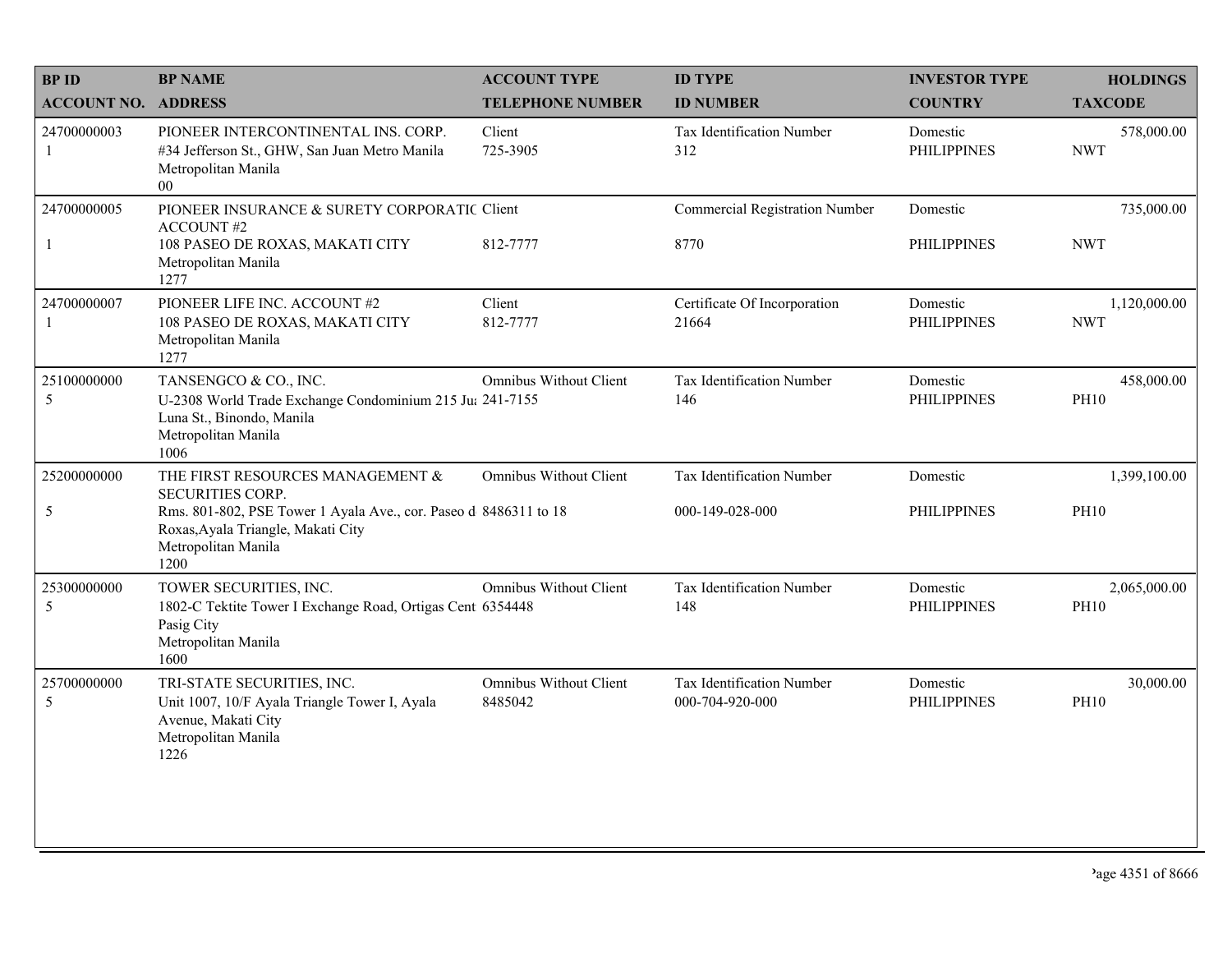| <b>BPID</b>                   | <b>BP NAME</b>                                                                                                                                                                                          | <b>ACCOUNT TYPE</b>           | <b>ID TYPE</b>                                      | <b>INVESTOR TYPE</b>           | <b>HOLDINGS</b>            |
|-------------------------------|---------------------------------------------------------------------------------------------------------------------------------------------------------------------------------------------------------|-------------------------------|-----------------------------------------------------|--------------------------------|----------------------------|
| <b>ACCOUNT NO. ADDRESS</b>    |                                                                                                                                                                                                         | <b>TELEPHONE NUMBER</b>       | <b>ID NUMBER</b>                                    | <b>COUNTRY</b>                 | <b>TAXCODE</b>             |
| 25900000000<br>5              | UCPB SECURITIES, INC.<br>Suite 1612, 16/F Ayala Tower I Exchange Plaza, Ayal 8485678<br>Ave. cor. Paseo de Roxas Makati City<br>Metropolitan Manila<br>1226                                             | Omnibus Without Client        | Tax Identification Number<br>154                    | Domestic<br><b>PHILIPPINES</b> | 162,000.00<br><b>PH10</b>  |
| 26000000000<br>$\overline{2}$ | UOB KAY HIAN SECURITIES (PHILS.), INC.<br>UOB Kay Hian Securities (Phils.), Inc. Unit 404 LV<br>Locsin Bldg. 6752 Ayala Avenue, cor. Makati<br>Avenue, 1226, Makati City<br>Metropolitan Manila<br>1200 | Settlement<br>887-7973        | Tax Identification Number<br>155                    | Foreign<br><b>PHILIPPINES</b>  | 1,258,000.00<br>FMX1       |
| 26300000000<br>5              | VENTURE SECURITIES, INC.<br>Unit 811 Tower One & Exchange Plaza Ayala Triangl 8486505<br>Ayala Ave. cor. Paseo de Roxas Makati City<br>Metropolitan Manila<br>1226                                      | <b>Omnibus Without Client</b> | Tax Identification Number<br>158                    | Domestic<br><b>PHILIPPINES</b> | 1,000.00<br><b>PH10</b>    |
| 26300000000<br>6              | VENTURE SECURITIES, INC.<br>Unit 811 Tower One & Exchange Plaza Ayala Triangl 8486505<br>Ayala Ave. cor. Paseo de Roxas Makati City<br>Metropolitan Manila<br>1226                                      | Settlement                    | Tax Identification Number<br>158                    | Domestic<br><b>PHILIPPINES</b> | 1,422,500.00<br><b>NWT</b> |
| 26600000000<br>5              | VICSAL SECURITIES & STOCK BROKERAGE, IN Omnibus Without Client<br>658 C. Palanca St., Quiapo, Manila<br>Metropolitan Manila<br>1001                                                                     | 7349771                       | Tax Identification Number<br>000-089-167-000        | Domestic<br><b>PHILIPPINES</b> | 610,000.00<br><b>PH10</b>  |
| 26700000000<br>5              | FIRST METRO SECURITIES BROKERAGE CORP. Omnibus Without Client<br>Unit 1515, 15/F Ayala Tower One Ayala Triangle,<br>Ayala Ave. cor Paseo de Roxas Makati City<br>Metropolitan Manila<br>1226            | 759-4133/34                   | Tax Identification Number<br>003-458-062-000        | Domestic<br><b>PHILIPPINES</b> | 1,000.00<br><b>PH10</b>    |
| 26700000000<br>6              | FIRST METRO SECURITIES BROKERAGE CORP. Settlement<br>Unit 1515, 15/F Ayala Tower One Ayala Triangle,<br>Ayala Ave. cor Paseo de Roxas Makati City<br>Metropolitan Manila<br>1226                        | 759-4133/34                   | <b>Tax Identification Number</b><br>003-458-062-000 | Domestic<br><b>PHILIPPINES</b> | 2,564,500.00<br><b>NWT</b> |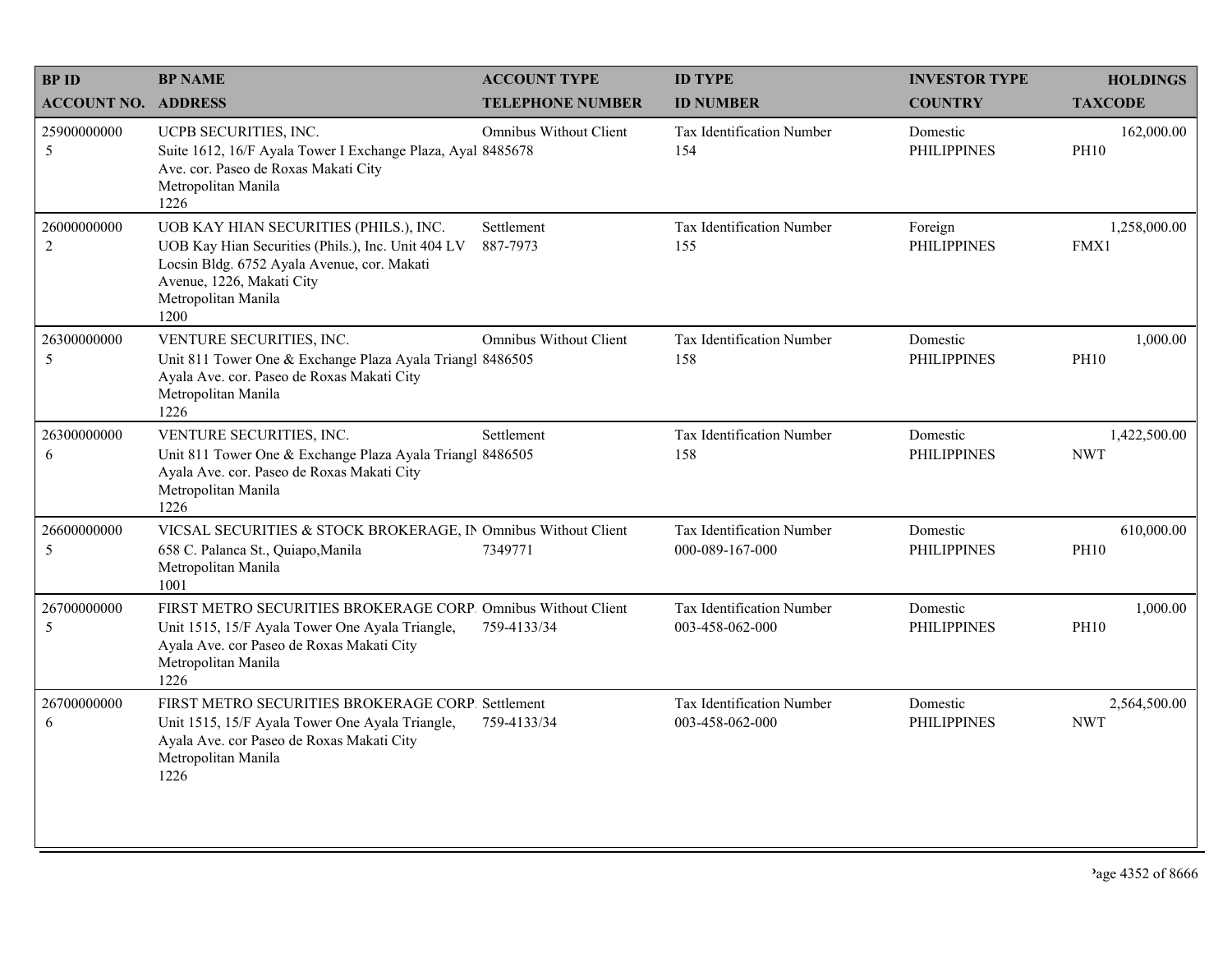| <b>BPID</b>                | <b>BP NAME</b>                                                                                                                                                 | <b>ACCOUNT TYPE</b>                        | <b>ID TYPE</b>                                      | <b>INVESTOR TYPE</b>           | <b>HOLDINGS</b>              |
|----------------------------|----------------------------------------------------------------------------------------------------------------------------------------------------------------|--------------------------------------------|-----------------------------------------------------|--------------------------------|------------------------------|
| <b>ACCOUNT NO. ADDRESS</b> |                                                                                                                                                                | <b>TELEPHONE NUMBER</b>                    | <b>ID NUMBER</b>                                    | <b>COUNTRY</b>                 | <b>TAXCODE</b>               |
| 26900000000<br>5           | WEALTH SECURITIES, INC.<br>2103 PSE Centre, Exchange Road Ortigas Centre, Pas 634-5038<br>City<br>Metropolitan Manila<br>1600                                  | <b>Omnibus Without Client</b>              | Tax Identification Number<br>000-330-678            | Domestic<br><b>PHILIPPINES</b> | 2,366,875.00<br><b>PH10</b>  |
| 27000000000<br>5           | WESTLINK GLOBAL EQUITIES, INC.<br>6/F Philippine Stock Exchange Plaza Ayala Avenue,<br>Makati City<br>Metropolitan Manila<br>1200                              | <b>Omnibus Without Client</b><br>848-6231  | Tax Identification Number<br>000-334-828            | Domestic<br><b>PHILIPPINES</b> | 53,750.00<br><b>PH10</b>     |
| 27200000000<br>5           | BERNAD SECURITIES, INC.<br>3/F 1033 M.H. del Pilar St. Ermita, Manila<br>Metropolitan Manila<br>1000                                                           | <b>Omnibus Without Client</b><br>5245186   | Tax Identification Number<br>002-919-761            | Domestic<br><b>PHILIPPINES</b> | 1,685,750.00<br><b>PH10</b>  |
| 27500000000<br>5           | YAO & ZIALCITA, INC.<br>Yao & Zialcita, Inc., 5G Vernida I Condominium, 120 5274019 to 21<br>Amorsolo St., Legaspi Village, Makati City<br>Metropolitan Manila | <b>Omnibus Without Client</b>              | Tax Identification Number<br>170                    | Domestic<br><b>PHILIPPINES</b> | 867,150.00<br><b>PH10</b>    |
| 27800000000<br>5           | YU & COMPANY, INC.<br>Unit E 1606-B Tektite Tower 1 Exhange Road, Ortiga 634-6248<br>Center Pasig City<br>Metropolitan Manila<br>1600                          | <b>Omnibus Without Client</b>              | Tax Identification Number<br>000-324-373-000        | Domestic<br><b>PHILIPPINES</b> | 459,780.00<br><b>PH10</b>    |
| 27900000000<br>5           | <b>BDO SECURITIES CORPORATION</b><br>27/F Tower I & Exchange Plaza Ayala Ave., Makati<br>City<br>Metropolitan Manila<br>1226                                   | <b>Omnibus Without Client</b><br>759-41-44 | Tax Identification Number<br>004-814-885-000        | Domestic<br><b>PHILIPPINES</b> | 12,280,000.00<br><b>PH10</b> |
| 27900000000<br>6           | <b>BDO SECURITIES CORPORATION</b><br>27/F Tower I & Exchange Plaza Ayala Ave., Makati<br>City<br>Metropolitan Manila<br>1226                                   | Settlement<br>759-41-44                    | <b>Tax Identification Number</b><br>004-814-885-000 | Domestic<br><b>PHILIPPINES</b> | 155,000.00<br><b>NWT</b>     |
| 27900000000<br>16          | <b>BDO SECURITIES CORPORATION</b><br>27/F Tower I & Exchange Plaza Ayala Ave., Makati<br>City<br>Metropolitan Manila<br>1226                                   | Settlement<br>759-41-44                    | Tax Identification Number<br>004-814-885-000        | Foreign<br><b>PHILIPPINES</b>  | 44,223,000.00<br><b>RA02</b> |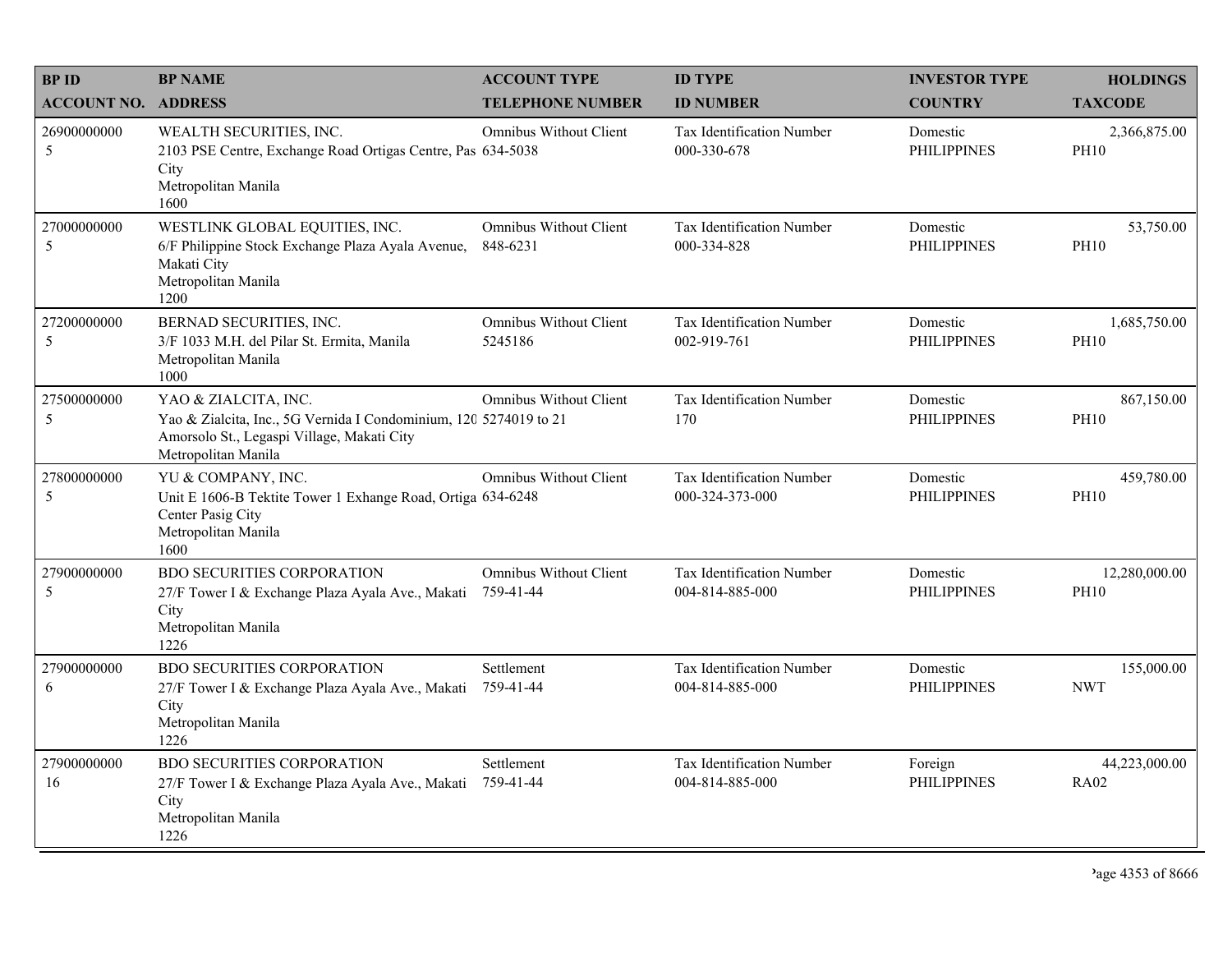| <b>BPID</b>                 | <b>BP NAME</b>                                                                                                                                                               | <b>ACCOUNT TYPE</b>                            | <b>ID TYPE</b>                               | <b>INVESTOR TYPE</b>           | <b>HOLDINGS</b>             |
|-----------------------------|------------------------------------------------------------------------------------------------------------------------------------------------------------------------------|------------------------------------------------|----------------------------------------------|--------------------------------|-----------------------------|
| <b>ACCOUNT NO. ADDRESS</b>  |                                                                                                                                                                              | <b>TELEPHONE NUMBER</b>                        | <b>ID NUMBER</b>                             | <b>COUNTRY</b>                 | <b>TAXCODE</b>              |
| 28200000000<br>6            | PCCI SECURITIES BROKERS CORP.<br>3/F PCCI Corporate Centre 118 Alfaro St, Salcedo<br>Village Makati City<br>Metropolitan Manila<br>1227                                      | Settlement<br>893-3920                         | Tax Identification Number<br>177             | Domestic<br><b>PHILIPPINES</b> | 380,000.00<br><b>NWT</b>    |
| 28200000000<br>14           | PCCI SECURITIES BROKERS CORP.<br>3/F PCCI Corporate Centre 118 Alfaro St, Salcedo<br>Village Makati City<br>Metropolitan Manila<br>1227                                      | Settlement<br>893-3920                         | Tax Identification Number<br>177             | Domestic<br><b>PHILIPPINES</b> | 244,100.00<br><b>PH10</b>   |
| 28300000000<br>5            | EAGLE EQUITIES, INC.<br>179 Kaimito St. Valle Verde II, Pasig City<br>Metropolitan Manila<br>1600                                                                            | <b>Omnibus Without Client</b><br>6363637 to 39 | Tax Identification Number<br>178             | Domestic<br><b>PHILIPPINES</b> | 269,500.00<br><b>PH10</b>   |
| 28500000000<br>$\mathbf{1}$ | GOLDEN TOWER SECURITIES & HOLDINGS, IN Omnibus Without Client<br>4-B Vernida I Condominium, 120 Amorsolo St.,<br>Legaspi Village, Makati City<br>Metropolitan Manila<br>1229 | 8132839                                        | Tax Identification Number<br>179             | Foreign<br><b>PHILIPPINES</b>  | 125,000.00<br>FMX1          |
| 28500000000<br>5            | GOLDEN TOWER SECURITIES & HOLDINGS, IN Omnibus Without Client<br>4-B Vernida I Condominium, 120 Amorsolo St.,<br>Legaspi Village, Makati City<br>Metropolitan Manila<br>1229 | 8132839                                        | Tax Identification Number<br>179             | Domestic<br><b>PHILIPPINES</b> | 642,450.00<br><b>PH10</b>   |
| 28600000000<br>5            | SOLAR SECURITIES, INC.<br>Unit 3002-A East Tower, Phil. Stock Exchange Centre 6366301<br>Exchange Road, Ortigas Complex, Pasig City<br>Metropolitan Manila<br>1605           | <b>Omnibus Without Client</b>                  | Tax Identification Number<br>001-949-768-000 | Domestic<br><b>PHILIPPINES</b> | 1,955,393.00<br><b>PH10</b> |
| 28600000000<br>$\tau$       | SOLAR SECURITIES, INC.<br>Unit 3002-A East Tower, Phil. Stock Exchange Centre 6366301<br>Exchange Road, Ortigas Complex, Pasig City<br>Metropolitan Manila<br>1605           | Own                                            | Tax Identification Number<br>001-949-768-000 | Domestic<br><b>PHILIPPINES</b> | 4,000.00<br><b>NWT</b>      |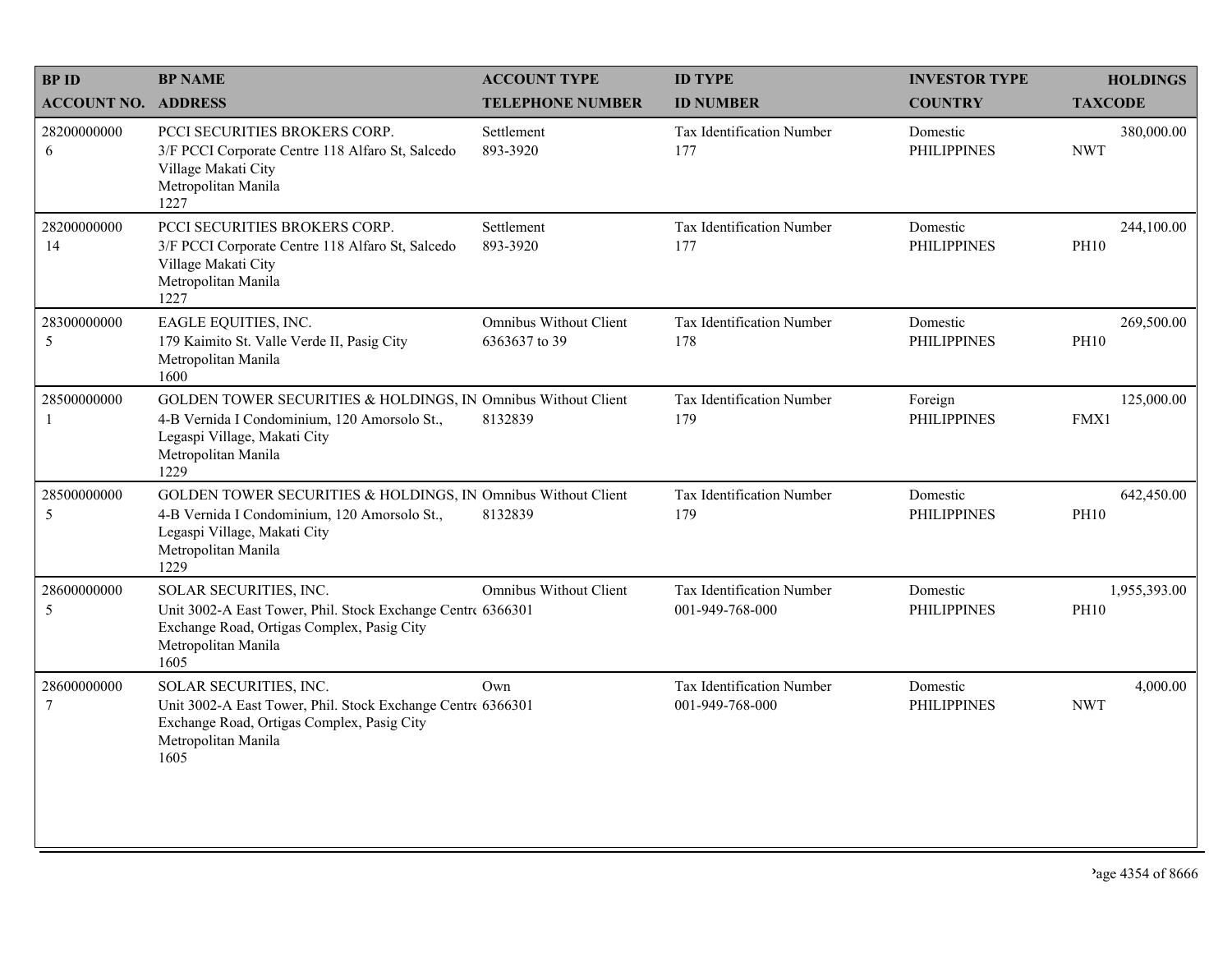| <b>BPID</b>                   | <b>BP NAME</b>                                                                                                                                               | <b>ACCOUNT TYPE</b>               | <b>ID TYPE</b>                                      | <b>INVESTOR TYPE</b>           | <b>HOLDINGS</b>           |
|-------------------------------|--------------------------------------------------------------------------------------------------------------------------------------------------------------|-----------------------------------|-----------------------------------------------------|--------------------------------|---------------------------|
| <b>ACCOUNT NO. ADDRESS</b>    |                                                                                                                                                              | <b>TELEPHONE NUMBER</b>           | <b>ID NUMBER</b>                                    | <b>COUNTRY</b>                 | <b>TAXCODE</b>            |
| 28800000000<br>5              | G.D. TAN & COMPANY, INC.<br>Unit 2203-A East Tower, PSE Center Exchange Road, 6339989<br>Ortigas Center, Pasig City<br>Metropolitan Manila<br>1600           | Omnibus Without Client            | <b>Tax Identification Number</b><br>000-121-113-000 | Domestic<br><b>PHILIPPINES</b> | 51,635.00<br><b>PH10</b>  |
| 28800000000<br>6              | G.D. TAN & COMPANY, INC.<br>Unit 2203-A East Tower, PSE Center Exchange Road. 6339989<br>Ortigas Center, Pasig City<br>Metropolitan Manila<br>1600           | Settlement                        | Tax Identification Number<br>000-121-113-000        | Domestic<br><b>PHILIPPINES</b> | 120,365.00<br><b>NWT</b>  |
| 28800000000<br>$\overline{7}$ | G.D. TAN & COMPANY, INC.<br>Unit 2203-A East Tower, PSE Center Exchange Road 6339989<br>Ortigas Center, Pasig City<br>Metropolitan Manila<br>1600            | Own                               | Tax Identification Number<br>000-121-113-000        | Domestic<br><b>PHILIPPINES</b> | 11,056.00<br><b>NWT</b>   |
| 28800000000<br>18             | G.D. TAN & COMPANY, INC.<br>Unit 2203-A East Tower, PSE Center Exchange Road, 6339989<br>Ortigas Center, Pasig City<br>Metropolitan Manila<br>1600           | Settlement                        | Tax Identification Number<br>000-121-113-000        | Foreign<br><b>PHILIPPINES</b>  | 1,000.00<br><b>RA10</b>   |
| 32800000000<br>5              | DW CAPITAL INC.<br>UNIT 1610-1611 TOWER ONE & EXCHANGE<br>PLAZA, AYALA TRIANGLE, AYALA AVENUE,<br><b>MAKATI CITY 1226</b><br>Metropolitan Manila<br>$\Omega$ | Omnibus Without Client<br>8369633 | Tax Identification Number<br>200-262-862-000        | Domestic<br><b>PHILIPPINES</b> | 71,000.00<br><b>PH10</b>  |
| 34500000000<br>$\sqrt{5}$     | UNICAPITAL SECURITIES INC.<br>4F Majalco Bldg Benavidez cor Trasierra Sts Legaspi 750-2030<br>Vill., Makati City<br>Metropolitan Manila<br>1200              | Omnibus Without Client            | Tax Identification Number<br>005-294-264-000        | Domestic<br><b>PHILIPPINES</b> | 138,000.00<br><b>PH10</b> |
| 34500000000<br>14             | UNICAPITAL SECURITIES INC.<br>4F Majalco Bldg Benavidez cor Trasierra Sts Legaspi 750-2030<br>Vill., Makati City<br>Metropolitan Manila<br>1200              | Settlement                        | Tax Identification Number<br>005-294-264-000        | Domestic<br><b>PHILIPPINES</b> | 500.00<br><b>PH10</b>     |